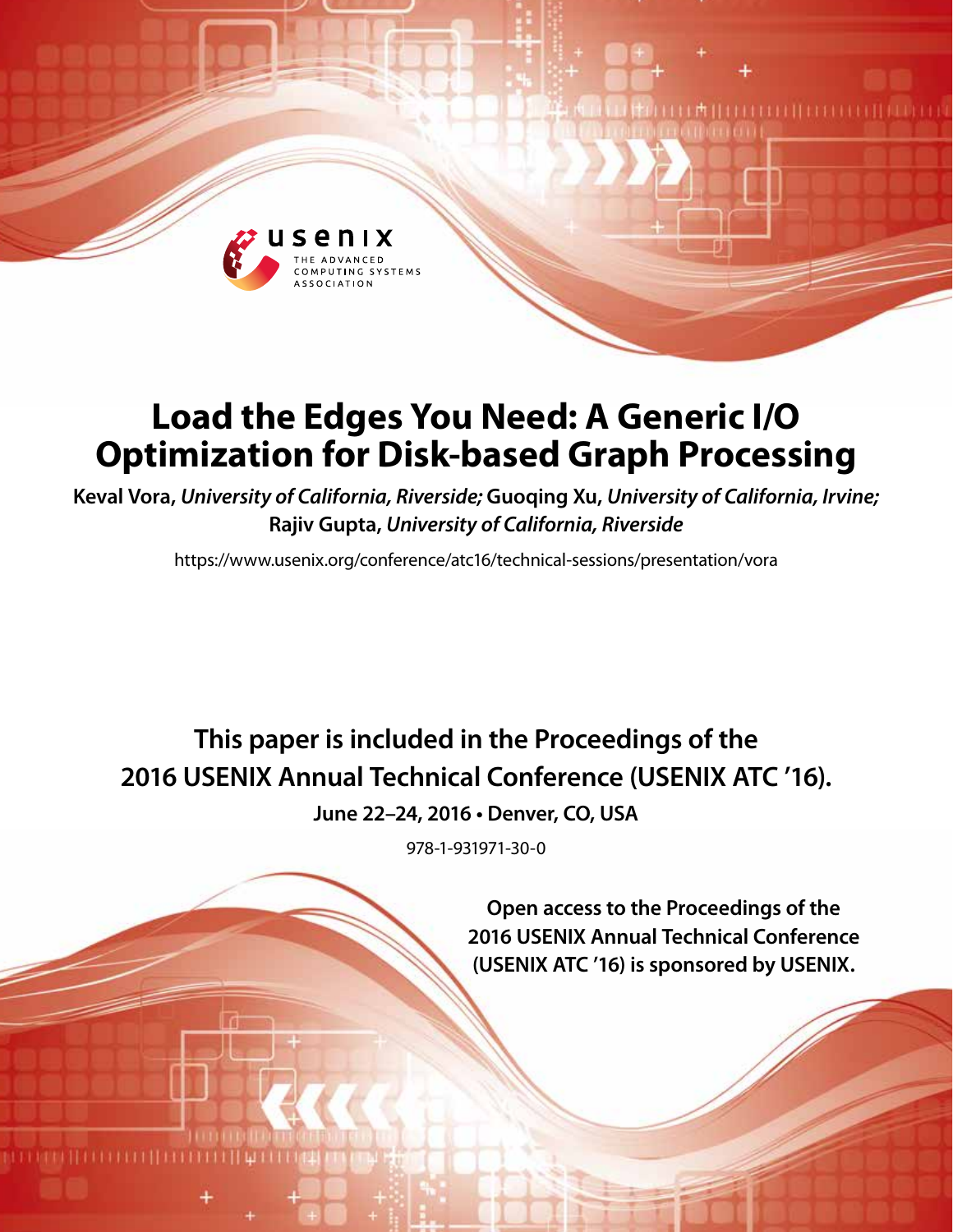## Load the Edges You Need: A Generic I/O Optimization for Disk-based Graph Processing

Keval Vora University of California, Riverside kvora001@cs.ucr.edu

Guoqing Xu University of California, Irvine guoqingx@ics.uci.edu

Rajiv Gupta University of California, Riverside gupta@cs.ucr.edu

#### Abstract

Single-PC, disk-based processing of big graphs has recently gained much popularity. At the core of an efficient disk-based system is a well-designed partition structure that can minimize random disk accesses. All existing systems use *static partitions* that are created before processing starts. These partitions have static layouts and are loaded entirely into memory in every single iteration even though much of the edge data is not changed across many iterations, causing these unchanged edges to have *zero new impact* on the computation of vertex values.

This work provides a general optimization that removes this I/O inefficiency by employing *dynamic partitions* whose layouts are dynamically adjustable. Our implementation of this optimization in GraphChi — a representative out-of-core vertex-centric graph system — yielded speedups of  $1.5 - 2.8 \times$  on six large graphs. Our idea is generally applicable to other systems as well.

## 1 Introduction

As graphs have become increasingly important in modern computing, developing systems to efficiently process large graphs has been a popular topic in the past few years. While a distributed system is a natural choice for analyzing large amounts of graph data, a recent trend initiated by GraphChi [14] advocates developing *out-of-core* support to process large graphs on a single commodity PC.

Out-of-core graph systems can be classified into two major categories based on their computation styles: *vertex-centric* and *edge-centric*. Vertex-centric computation, that originates from the "think like a vertex" model of Pregel [17], provides an intuitive programming interface. It has been used in most graph systems (*e.g.*, [8, 16, 14, 10]).

Recent efforts (*e.g.*, X-Stream [23] and Grid-Graph [31]) develop edge-centric computation (or a hybrid processing model) that streams edges into memory to perform vertex updates, exploiting locality for edges at the cost of random accesses to vertices. Since a graph often has many more edges than vertices, an edge-centric system improves performance by reducing random accesses to edges.

*Observation* At the heart of both types of systems is a well-designed, disk-based partition structure, along with an efficient *iterative, out-of-core* algorithm that accesses the partition structure to load and process a small portion of the graph at a time and write updates back to disk before proceeding to the next portion. As an example, GraphChi uses a *shard* data structure to represent a graph partition: the graph is split into multiple shards before processing; each shard contains edges whose target vertices belong to the same logical interval. X-Stream [23] partitions vertices into *streaming partitions*. GridGraph [31] constructs 2-dimensional edge blocks to minimize I/O.

Despite much effort to exploit locality in the partition design, existing systems use *static partition layouts*, which are determined before graph processing starts. In every single computational iteration, each partition is loaded entirely into memory, although a large number of edges in the partition are not strictly needed.

Consider an iteration in which the values for only a small subset of vertices are changed. Such iterations are very common when the computation is closer to convergence and values for many vertices have already stabilized. For vertices that are not updated, their values do not need to be pushed along their outgoing edges. Hence, the values associated with these edges remain the same. The processing of such edges (*e.g.*, loading them and reading their values) would be completely redundant in the next iteration because they make zero *new contribution* to the values of their respective target vertices.

Repeatedly loading these edges creates significant I/O inefficiencies, which impacts the overall graph processing performance. This is because data loading often takes a major portion of the graph processing time. As an example, over 50% of the execution time for PageRank is spent on partition loading, and this percentage increases further with the size of the input graph (*cf.* §2).

However, none of the existing out-of-core systems can eliminate the loading of such edges. Both GraphChi and X-Stream support *vertex scheduling*, in which vertices are scheduled to be processed for the next iteration if they have at least one incoming edge whose value is changed in the current iteration. While this approach reduces unnecessary computations, it cannot address the I/O inefficiency: although the value computation for certain vertices can be avoided, shards still need to be entirely loaded to give the system accesses to all vertices and edges. Similarly, GridGraph's 2-D partition structure remains static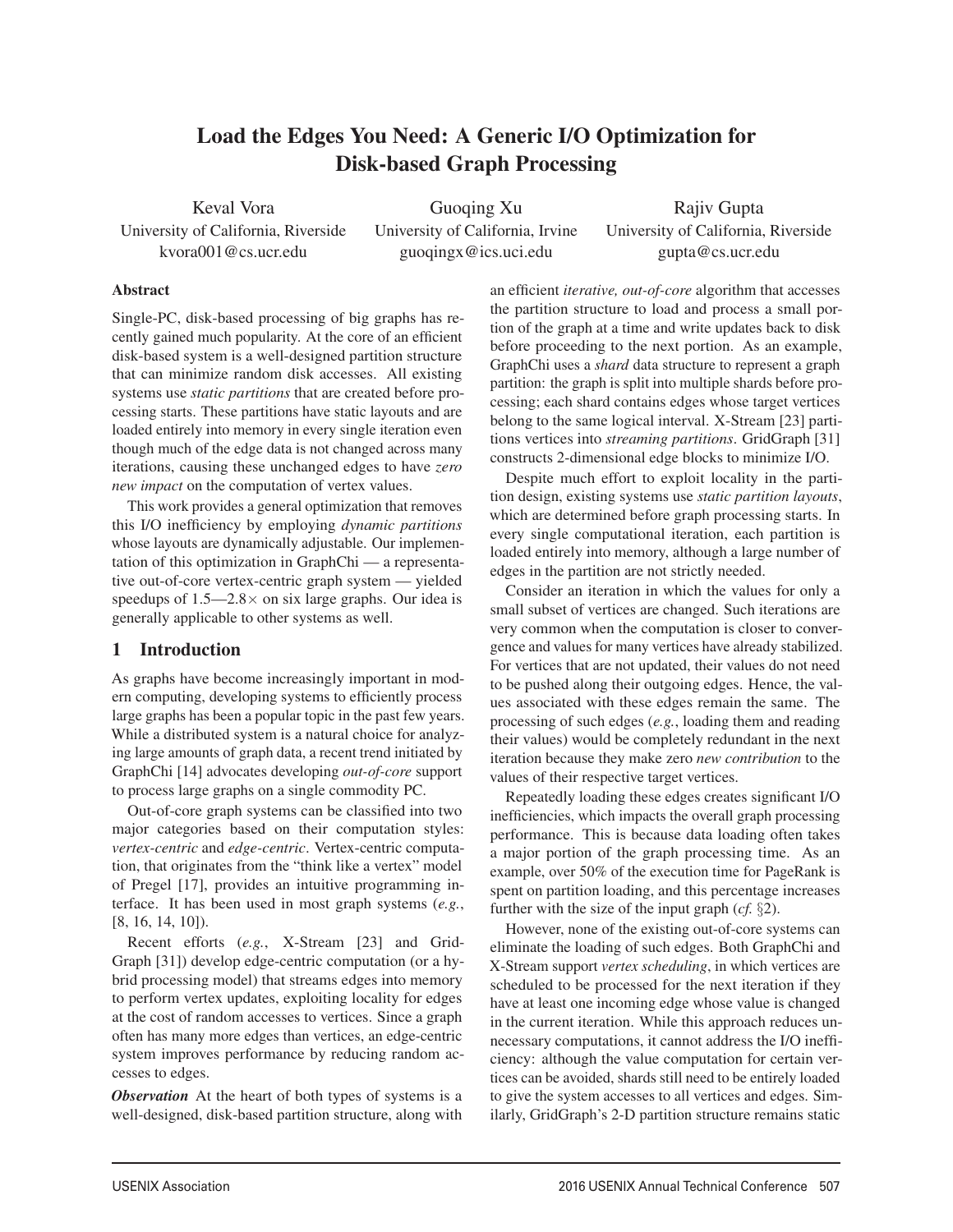throughout computation regardless of the dynamic behavior of the algorithm — a partition has to be loaded entirely even if only one vertex in it needs to be computed.

*Contributions* This paper aims to reduce the above I/O inefficiency in out-of-core graph systems by exploring the idea of *dynamic partitions* that are created by omitting the edges that are not updated.

While our idea is applicable to *all* disk-based systems, in this work we focus on dynamically adjusting the *shard structure* used in GraphChi. We choose GraphChi as the starting point because: (1) it is a representative of extensively-used vertex-centric computation; (2) it is under active support and there are a large number of graph programs already implemented in it; and (3) its key algorithm has been incorporated into *GraphLab Create* [1], a commercial product of Dato, which performs both distributed and out-of-core processing. Hence, the goal of this paper is *not* to produce a brand new system that is faster than all existing graph systems, but instead, to show the *generality and effectiveness* of our optimization, which can be implemented in other systems as well.

*Challenges* Using dynamic partitions requires much more than recognizing unnecessary edges and removing them. There are two main technical challenges that need to be overcome.

The first challenge is how to perform vertex computation in the presence of missing edges that are eliminated during the creation of a dynamic partition. Although these edges make no impact on the forward computation, current programming/execution models all assume the presence of all edges of a vertex to perform value updates. To solve the problem, we begin with proposing a delay-based computation model (*cf.* §3) that *delays* the computation of a vertex with a missing edge until a special *shadow iteration* in which all edges are brought into memory from static partitions.

Since delays introduce overhead, to reduce delays, we further propose an *accumulation-based* programming/execution model (*cf.* §4) that enables *incremental vertex computation* by expressing computation in terms of contribution increments flowing through edges. As a result, vertices that *only have missing incoming edges* can be processed instantly without needing to be delayed because the increments from missing incoming edges are guaranteed to be zero. Computation for vertices with missing outgoing edges will still be delayed, but the number of such vertices is often very small.

The **second challenge** is how to efficiently build partitions on the fly. Changing partitions during processing incurs runtime overhead; doing so frequently would potentially make overheads outweigh benefits. We propose an additional optimization (*cf.* §5) that constructs dynamic partitions only during shadow iterations. We show, the-



(a) Example graph. (b) Shards representation. Figure 1: An example graph partitioned into shards.

oretically (*cf.* §5) and empirically (*cf.* §6), that this optimization leads to I/O reductions rather than overheads.

*Summary of Results* Our experiments with five common graph applications over six real graphs demonstrate that using dynamic shards in GraphChi accelerates the overall processing by up to  $2.8 \times$  (on average 1.8 $\times$ ). While the accelerated version is still slower than X-Stream in many cases (*cf.* §6.3), this performance gap is reduced by 40% after dynamic partitions are used.

## 2 The Case for Dynamic Partitions

*Background* A graph  $G = (V, E)$  consists of a set of vertices, *V*, and a set of edges *E*. The vertices are numbered from 0 to  $|V| - 1$ . Each edge is a pair of the form  $e = (u, v), u, v \in V$ . *u* is the source vertex of *e* and *v* is *e*'s destination vertex. *e* is an incoming edge for *v* and an outgoing edge for *u*. The vertex-centric computation model associates a data value with each edge and each vertex; at each vertex, the computation retrieves the values from its incoming edges, invokes an update function on these values to produce the new vertex value, and pushes this value out along its outgoing edges.

The goal of the computation is to "iterate around" vertices to update their values until a global "fixed-point" is reached. There are many programming models developed to support vertex-centric computation, of which the gather-apply-scatter (GAS) model is perhaps the most popular one. We will describe the GAS model and how it is adapted to work with dynamic shards in §4. A vertex-centric system iterates around vertices to update their values until a global "fixed-point" is reached.

In GraphChi, the IDs of vertices are split into *n* disjoint logical intervals, each of which defines a shard. Each shard contains all edge entries whose *target vertices* belong to its defining interval. In other words, the shard only contains incoming edges of the vertices in the interval. As an illustration, given the graph shown in Figure 1a, the distribution of its edges across three shards is shown in Figure 1b where vertices 0–2, 3–5, and 6 are the three intervals that define the shards. If the source of an edge is the same as the previous edge, the edge's *src* field is empty. The goal of such a design is to reduce disk I/O by maximizing sequential disk accesses.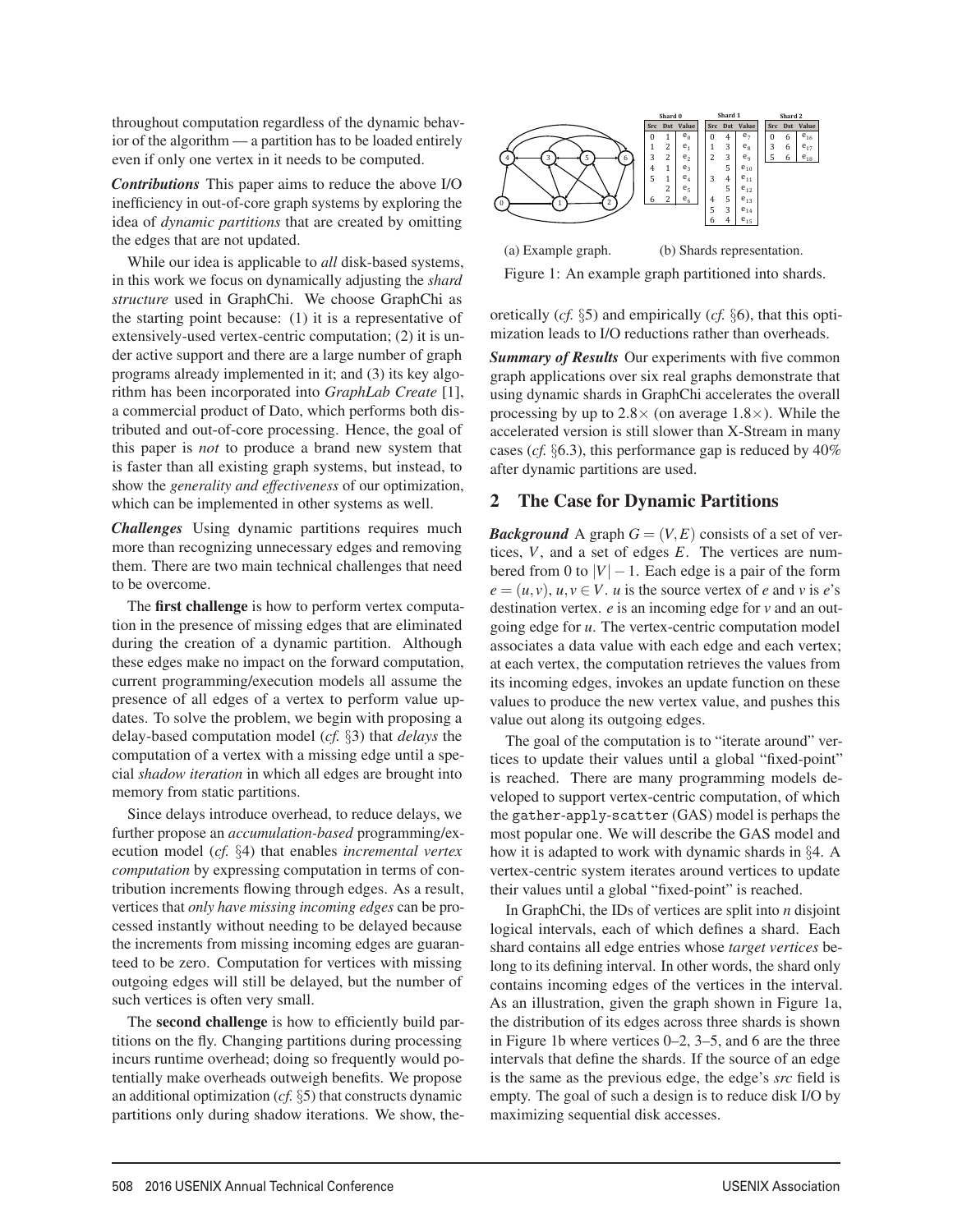



(a) Shards and sliding windows used in GraphChi.

(b) Breakdown of PageRank execution time into load, compute, and store times.

Figure 2: An illustration of sliding windows and the PageRank execution statistics.



(a) Percentages of updated (b) Ideal shard sizes normaledges across iterations for the ized w.r.t. the static shard size PageRank algorithm. for LJ input graph.

Figure 3: Useful data in static shards.

Vertex-centric computation requires the presence of all (in and out) edges of a vertex to be in memory when the update is performed on the vertex. Since edges of a vertex may scatter to different shards, GraphChi uses an efficient parallel sliding window (PSW) algorithm to minimize random disk accesses while loading edges. First, edges in a shard *s* are sorted on their source vertex IDs. This enables an important property: while edges in *s* can come out of vertices from different intervals, those whose sources are in the same interval *i* are located contiguously in the shard defined by *i*.

When vertices  $v$  in the interval of  $s$  are processed, GraphChi only needs to load *s* (*i.e.*, memory shard, containing all *v*'s incoming edges and part of *v*'s outgoing edges) and a small block of edges from each other shard (*i.e.*, sliding shard, containing the rest of *v*'s outgoing edges) – this brings into memory a *complete* set of edges for vertices belonging to the interval.

Figure 2a illustrates GraphChi's edge blocks. The four colors are used, respectively, to mark the blocks of edges in each shard whose sources belong to the four intervals defining these shards.

*Motivation* While the PSW algorithm leverages disk locality, it suffers from redundancy. During computation, a shard contains edges both with and without updated values. Loading the entire shard in every iteration involves wasteful effort of loading and processing edges that are guaranteed to make zero new contribution to the value

| <b>Initial Shards</b> |                |                   |                |                | <b>Iteration 3</b> |                |                    | <b>Iteration 4</b> |                |                   |   | <b>Iteration 5</b> |                |                |
|-----------------------|----------------|-------------------|----------------|----------------|--------------------|----------------|--------------------|--------------------|----------------|-------------------|---|--------------------|----------------|----------------|
|                       | Shard 0        |                   |                | Shard 0        |                    |                | Shard 0            |                    |                | Shard 0           |   |                    |                |                |
| Src                   | Dst            | Value             |                | Src            | <b>Dst</b>         | Value          |                    | Src                | <b>Dst</b>     | Value             |   | Src                | <b>Dst</b>     | Value          |
| $\Omega$              | 1              | $e_0$             |                | 1              | $\overline{c}$     | $e_1$          | f.                 | 1                  | $\overline{c}$ | e <sub>1</sub>    | ı | 3                  | $\overline{c}$ | e <sub>2</sub> |
| 1                     | $\overline{c}$ | $e_1$             |                | 3              | $\overline{c}$     | e <sub>2</sub> |                    | 5                  | 1              | $e_4$             |   | $\overline{4}$     | 1              | e <sub>3</sub> |
| 3                     | $\overline{c}$ | e <sub>2</sub>    |                | $\overline{4}$ | 1                  | e <sub>3</sub> | $\mathbf{I}$<br>f. |                    | $\overline{c}$ | e <sub>5</sub>    |   | 5                  | 1              | $e_4$          |
| $\overline{4}$        | $\mathbf{1}$   | $e_3$             |                | 5              | $\mathbf{1}$       | $e_4$          | Ĩ.<br>f.           | 6                  | $\overline{c}$ | e <sub>6</sub>    |   |                    | $\overline{c}$ | e <sub>5</sub> |
| 5                     | 1              | $e_4$             |                |                | $\overline{c}$     | e <sub>5</sub> |                    |                    |                |                   |   |                    |                |                |
|                       | $\overline{c}$ | e <sub>5</sub>    |                | 6              | $\overline{c}$     | e <sub>6</sub> |                    |                    |                |                   |   |                    |                |                |
| 6                     | $\overline{c}$ | $e_6$             |                |                |                    |                |                    |                    |                |                   |   |                    |                |                |
|                       | Shard 1        |                   |                |                | Shard 1            |                |                    |                    | Shard 1        |                   |   |                    | Shard 1        |                |
| <b>Src</b>            | <b>Dst</b>     | Value             |                | <b>Src</b>     | <b>Dst</b>         | Value          |                    | <b>Src</b>         | <b>Dst</b>     | Value             |   | <b>Src</b>         | <b>Dst</b>     | Value          |
| $\mathbf{0}$          | $\overline{4}$ | e <sub>7</sub>    |                | 1              | 3                  | $e_8$          |                    | 1                  | 3              | $e_8$             |   | $\overline{2}$     | 3              | $e_{q}$        |
| 1                     | 3              | $e_{\rm R}$       |                | $\overline{c}$ | 3                  | $e_q$          |                    | $\overline{c}$     | 3              | $e_q$             |   |                    | 5              | $e_{10}$       |
| $\overline{2}$        | 3              | e <sub>q</sub>    | п              |                | 5                  | $e_{10}$       |                    |                    | 5              | $e_{10}$          |   | 3                  | $\overline{4}$ | $e_{11}$       |
|                       | 5              | $e_{10}$          | ×              | 3              | $\overline{4}$     | $e_{11}$       |                    | 5                  | 3              | $e_{14}$          |   |                    | 5              | $e_{12}$       |
| 3                     | $\overline{4}$ | $e_{11}$          |                |                | 5                  | $e_{12}$       |                    | 6                  | $\overline{4}$ | $e_{15}$          |   | 4                  | 5              | $e_{13}$       |
|                       | 5              | $e_{12}$          |                | $\overline{4}$ | 5                  | $e_{13}$       |                    |                    |                |                   |   | 5                  | 3              | $e_{14}$       |
| $\overline{4}$        | 5              | $e_{13}$          |                | 5              | 3                  | $e_{14}$       |                    |                    |                |                   |   |                    |                |                |
| 5                     | 3              | $e_{14}$          |                | 6              | $\overline{4}$     | $e_{15}$       |                    |                    |                |                   |   |                    |                |                |
| 6                     | $\overline{4}$ | $e_{15}$          |                |                |                    |                |                    |                    |                |                   |   |                    |                |                |
|                       | Shard 2        |                   |                |                | Shard 2            |                |                    |                    | Shard 2        |                   |   |                    | Shard 2        |                |
| <b>Src</b>            | <b>Dst</b>     | <b>Value</b>      | ï              | <b>Src</b>     | <b>Dst</b>         | Value          |                    | <b>Src</b>         | <b>Dst</b>     | Value             |   | <b>Src</b>         | <b>Dst</b>     | Value          |
| $\theta$              | 6              | $e_{16}$          | ï              | 3              | 6                  | $e_{17}$       |                    | 5                  | 6              | $\mathbf{e}_{18}$ |   | 3                  | 6              | $e_{17}$       |
| 3                     | 6              | $e_{17}$          | $\blacksquare$ | 5              | 6                  | $e_{18}$       |                    |                    |                |                   |   | 5                  | 6              | $e_{18}$       |
| 5                     | 6              | $\mathbf{e}_{18}$ |                |                |                    |                |                    |                    |                |                   |   |                    |                |                |

Figure 4: Dynamic shards for the example graph in Figure 1a created for iteration 3, 4 and 5.

computation. This effort is significant because (1) the majority of the graph processing cost comes from the loading phase, and (2) at the end of each iteration, there are a large number of edges whose values are unchanged. Figure 2b shows a breakdown of the execution times of PageRank in GraphChi for five real graphs, from the smallest *LiveJournal* (LJ) with 69M edges to *Friendster* (FT) with 2.6B edges. Further details for these input graphs can be found in Table 3.

In these experiments, the I/O bandwidth was fully utilized. Note that the data loading cost increases as the graph becomes larger – for *Friendster*, data loading contributes to over 85% of the total graph processing time. To understand if the impact of data loading is pervasive, we have also experimented with X-Stream [23]. Our results show that the *scatter* phase in X-Stream, which streams all edges in from disk, takes over 70% of the total processing time for PageRank on these five graphs.

To understand how many edges contain necessary data, we calculate the percentages of edges that have updated values across iterations. These percentages are shown in Figure 3a. The percentage of updated edges drops significantly as the computation progresses and becomes very low when the execution comes close to convergence. Significant I/O reductions can be expected if edges not updated in an iteration are completely eliminated from a shard and not loaded in the next iteration.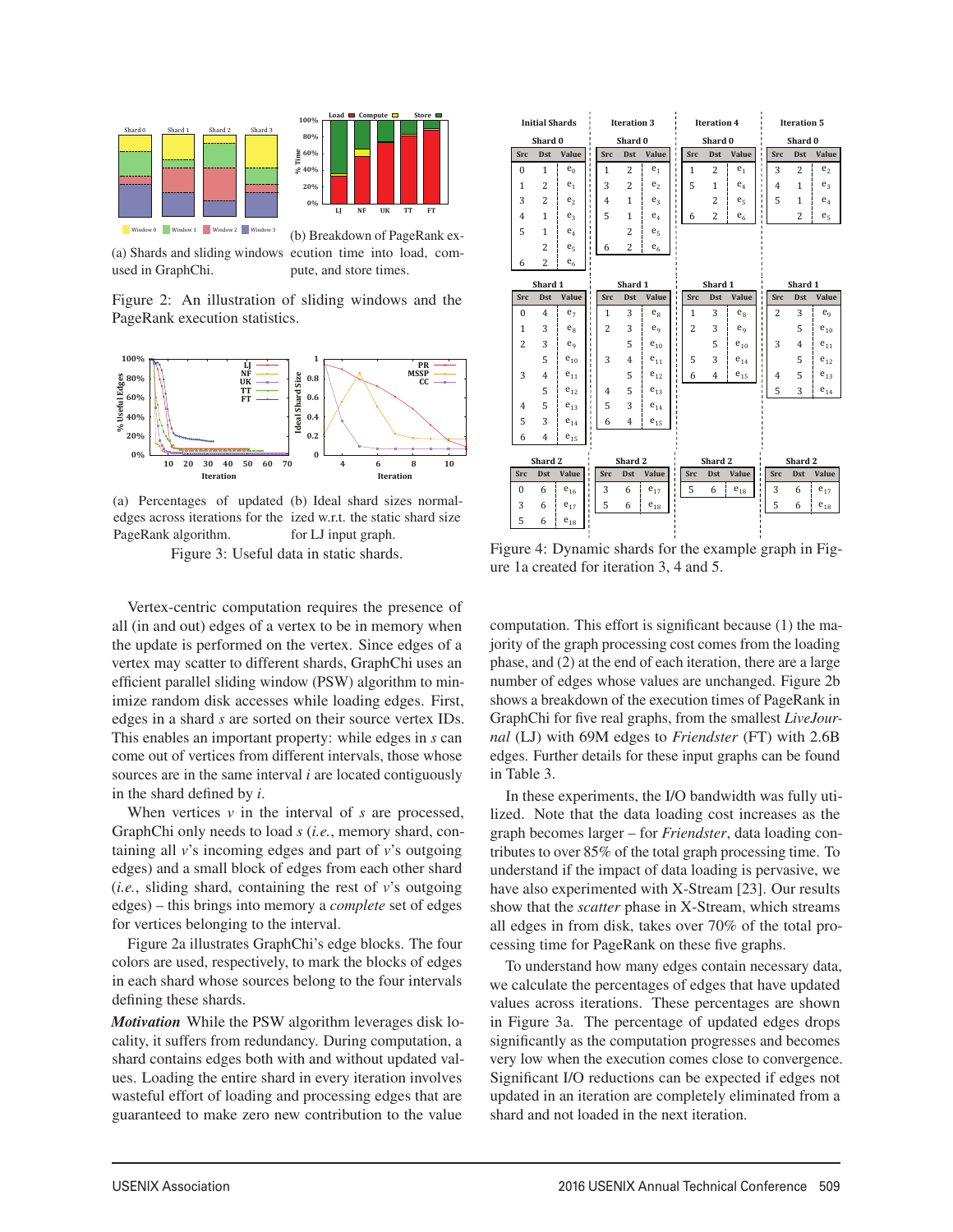Figure 3b illustrates, for three applications PageRank (PR), MultipleSourceShortestPath (MSSP), and ConnectedComponents (CC), how the size of an *ideal* shard changes as computation progresses when the LiveJournal graph is processed. In each iteration, an ideal shard only contains edges that have updated values from the previous iteration. Observe that it is difficult to find a one-size-fitsall static partitioning because, for different algorithms, when and where useful data is produced changes dramatically, and thus different shards are needed.

*Overview of Techniques* The above observations strongly motivate the need for *dynamic shards* whose layouts can be adapted. Conceptually, for each static shard *s* and each iteration *i* in which *s* is processed, there exists a dynamic shard *di* that contains a subset of edges from *s* whose values are updated in *i*.

Figure 4 shows the dynamic shards created for Iteration 3, 4 and 5 during the processing of the example graph shown in Figure 1a. After the 2*nd* iteration, vertex 0 becomes inactive, and hence, its outgoing edges to 4 and 6 are eliminated from the dynamic shards for the 3*rd* iteration. Similarly, after the 3*rd* iteration, the vertices 3 and 4 become inactive, and hence, their outgoing edges are eliminated from the shards for Iteration 4. In Iteration 4, the three shards contain only 10 out of a total of 19 edges. Since loading these 10 edges involves much less I/O than loading the static shards, significant performance improvement can be expected. To realize the benefits of dynamic shards by reducing I/O costs, we have developed three techniques:

*(1) Processing Dynamic Shards with Delays* – Dynamic shards are iteratively processed like static shards; however, due to missing edges in a dynamic shard, we may have to delay the computation of a vertex. We propose a delay based shard processing algorithm that places delayed vertices in an in-memory delay buffer and periodically performs *shadow iterations* that process the delayed requests by bringing in memory all edges for delayed vertices.

*(2) Programming Model for Accumulation-Based Computation* – Delaying the computation of a vertex if any of its edge is missing can slow the progress of the algorithm. To overcome this challenge we propose an *accumulationbased* programming model that expresses computation in terms of incremental contributions flowing through edges. This maximizes the processing of a vertex by allowing incremental computations to be performed using available edges and thus minimizes the impact of missing edges.

*(3) Optimizing Shard Creation* – Finally, we develop a practical strategy for balancing the cost of creating dynamic shards with their benefit from reduced I/O by adapting the frequency of shard creation and controlling when a shadow iteration is triggered.

In subsequent sections we discuss each of the above techniques in detail.

## 3 Processing Dynamic Shards with Delays

Although dynamic shard provides a promising solution to eliminating redundant loading, an immediate question is how to compute vertex values when edges are missing. To illustrate, consider the following graph edges:  $u \rightarrow$  $v \rightarrow w$ . Suppose in one iteration the value of *v* is not changed, which means *v* becomes inactive and the edge  $v \rightarrow w$  is not included in the dynamic shard created for the next iteration. However, the edge  $u \rightarrow v$  is still included because a new value is computed for *u* and pushed out through the edge. This value will be reaching *v* in the next iteration. In the next iteration, the value of *v* changes as it receives the new contribution from  $u \rightarrow v$ . The updated value of  $\nu$  then needs to be pushed out through the edge  $v \rightarrow w$ , which is, however, not present in memory.

To handle missing edges, we allow a vertex to *delay its computation* if it has a missing edge. The delayed computations are batched together and performed in a special periodically-scheduled iteration called *shadow iteration* where all the (in- and out-) edges of the delayed vertices are brought in memory. We begin by discussing dynamic shard creation and then discuss the handling of missing edges.

*Creating Dynamic Shards* Each computational iteration in GraphChi is divided into three phases: load, compute, and write-back. We build dynamic shards at the end of the compute phase but before write-back starts. In the compute phase, we track the set of edges that receive new values from their source vertices using a *dirty* mark. During write-back, these dirty edges are written into new shards to be used in the next iteration. Evolving graphs can be supported by marking the dynamically added edges to be dirty and writing them into new dynamic shards.

The shard structure has two main properties contributing to the minimization of random disk accesses: (1) *disjoint edge partitioning* across shards and (2) *ordering of edges* based on source vertex IDs inside each shard. Dynamic shards also follow these two properties: since we do not change the logical intervals defined by static partitioning, the edge disjointness and ordering properties are preserved in the newly generated shards. In other words, for each static shard, we generate a dynamic shard, which contains a subset of edges that are stored in the same order as in the static shard. Although our algorithm is inexpensive, creating dynamic shards for every iteration incurs much time overhead and consumes large disk space. We will discuss an optimization in §5 that can effectively reduce the cost of shard creation.

*Processing Dynamic Shards* Similar to static shards, dynamic shards can be iteratively processed by invoking the user-defined update function on vertices. Although a dynamic shard contains fewer edges than its static counterpart, the logical interval to which the shard belongs is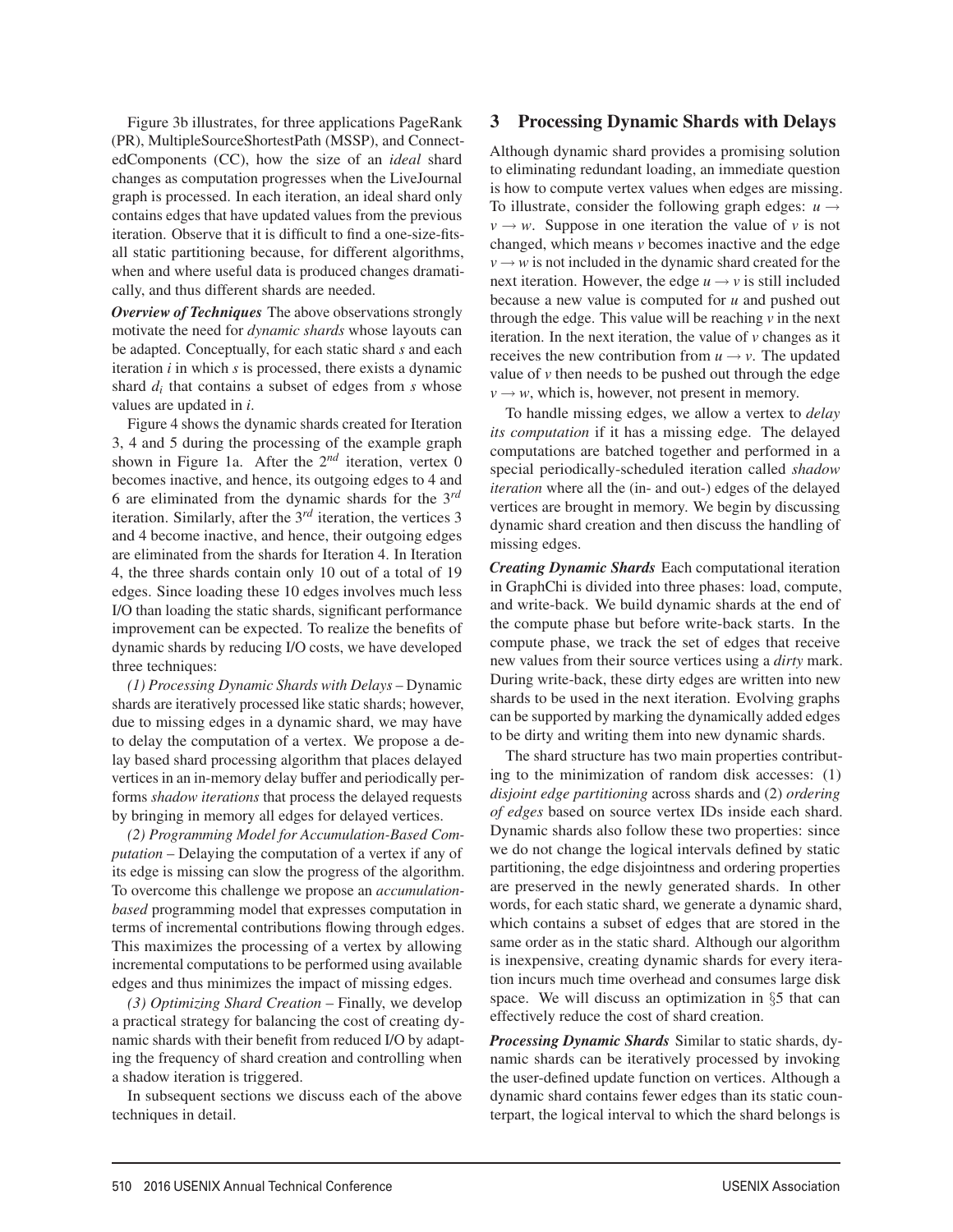## Algorithm 1 Algorithm for a shadow iteration. 1:  $S = \{S_0, S_1, ..., S_{n-1}\}$ : set of *n* static shards

|     | 2: $DS^i = \{DS_0^i, DS_1^i, , DS_{n-1}^i\}$ : set of <i>n</i> dynamic shards for |
|-----|-----------------------------------------------------------------------------------|
|     | Iteration i                                                                       |
|     | 3: $DS = [DS^0, DS^1, \ldots]$ : vector of dynamic shard sets for Iter-           |
|     | ation $0, 1, \ldots$                                                              |
|     | 4: $V_i$ : set of vertex IDs belonging to Interval i                              |
|     | 5: <i>DB</i> : delay buffer containing IDs of the delayed vertices                |
|     | 6: lastShadow: ID of the last shadow iteration                                    |
|     | 7: function SHADOW-PROCESSING(Iteration ite)                                      |
| 8:  | <b>for each</b> Interval $k$ from 0 to $n$ <b>do</b>                              |
| 9:  | $LOAD-ALL-SHARDS(ite, k)$                                                         |
| 10: | <b>par-for</b> Vertex $v \in DB \cap V_k$ do                                      |
| 11: | $UPDATE(v)$ //user-defined vertex function                                        |
| 12: | end par-for                                                                       |
| 13: | produce $S'_k$ by writing updates to the static shard $S_k$                       |
| 14: | create a dynamic shard $DS_k^{ite}$ for the next iteration                        |
| 15: | end for                                                                           |
| 16: | remove $DS^{lastShadow} \dots DS^{ite-1}$                                         |
| 17: | $lastShadow \leftarrow ite$                                                       |
| 18: | clear the delay buffer DB                                                         |
|     | 19: end function                                                                  |
| 20: |                                                                                   |
| 21: | function LOAD-ALL-SHARDS(Iteration ite, Interval j)                               |
| 22: | LOAD-MEMORY-SHARD $(S_i)$                                                         |
| 23: | <b>par-for</b> Interval $k \in [0, n]$ do                                         |
| 24: | if $k \neq j$ then                                                                |
| 25: | LOAD-SLIDING-SHARD $(S_k)$                                                        |
| 26: | end if                                                                            |
| 27: | end par-for                                                                       |
| 28: | for each Iteration k from lastShadow to ite $-1$ do =                             |
| 29: | LOAD-MEMORY-SHARD-AND-OVERWRITE $(DS_i^k)$                                        |
| 30: | <b>par-for</b> Interval $i \in [0, n]$ do                                         |
| 31: | if $i \neq j$ then                                                                |
| 32: | LOAD-SLIDING-SHARD-AND-OVERWRITE $(DS_i^k)$                                       |
| 33: | end if                                                                            |
| 34: | end par-for                                                                       |
| 35: | if $k = ite - 1$ then                                                             |
| 36: | MARK-DIRTY-EDGES()                                                                |
| 37: | end if                                                                            |
| 38: | end for                                                                           |
|     | 39: end function                                                                  |
|     |                                                                                   |

not changed, that is, the numbers of vertices to be updated when a dynamic shard and its corresponding static shard are processed are the same. However, when a dynamic shard is loaded, it contains only *subset* of edges for vertices in its logical interval. To overcome this challenge, we *delay* the computation of a vertex if it has a missing (incoming or outgoing) edge. The delayed vertices are placed in an in-memory delay buffer. We periodically process these delayed requests by bringing in memory all the incoming and outgoing edges for the vertices in the buffer. This is done in a special *shadow iteration* where static shards are also loaded and updated.



Figure 5: Processing using dynamic shards.

Since a normal iteration has similar semantics as those of iterations in GraphChi, we refer the interested reader to [14] for its details. Here we focus our discussion on shadow iterations. The algorithm of a shadow iteration is shown in Algorithm 1. A key feature of this algorithm is that it loads the static shard (constructed during pre-processing) to which each vertex in the delay buffer belongs to bring into memory all of its incoming and outgoing edges for the vertex computation. This is done by function LOAD-ALL-SHARDS shown in Lines 21–39 (invoked at Line 9).

However, only loading static shards would not solve the problem because they contain out-of-date data for edges that have been updated recently. The most recent data are scattered in the dynamic shards *DSlastShadow* ...*DSite*−<sup>1</sup> where *lastShadow* is the ID of the last shadow iteration and *ite* is the ID of the current iteration. As an example, consider Shard 0 in Figure 4. At the end of iteration 5, the most recent data for the edges  $1 \rightarrow 2$ ,  $3 \rightarrow 2$ , and  $0 \rightarrow 1$  are in  $DS_0^4$ ,  $DS_0^5$ , and  $S_0$ , respectively, where  $DS_j^i$ represents the dynamic shard for interval *j* created for iteration  $i$ , and  $S_i$  denotes the static shard for interval  $j$ .

To guarantee that most recent updates are retrieved in a shadow iteration, for each interval *j*, we sequentially load its static shard  $S_i$  (Line 22) and dynamic shards created since the last shadow iteration *DSlastShadow* ...*DSite*−<sup>1</sup> (Line 29), and let the data loaded later *overwrite* the data loaded earlier for the same edges. LOAD-ALL-SHARDS implements GraphChi's PSW algorithm by loading (static and dynamic) memory shards entirely into memory (Lines 22 and 29) and a sliding window of edge blocks from other (static and dynamic) shards (Lines 23–27 and 30–34). If *k* becomes the ID of the iteration right before the shadow iteration (Lines 35–37), we mark dirty edges to create new dynamic shards for the next iteration (Line 14).

After the loop at Line 8 terminates, we remove all the intermediate dynamic shards (Line 16) and set *lastShadow* to *ite* (Line 17). These shards are no longer needed, because the static shards are already updated with the most recent values in this iteration (Line 13). One can think of static shards as "checkpoints" of the computation and dynamic shards as intermediate "increments" to the most recent checkpoint. Finally, the delay buffer is cleared.

Figure 5 illustrates the input and output of each computational iteration. Static shards  $S_0 \dots S_n$  are statically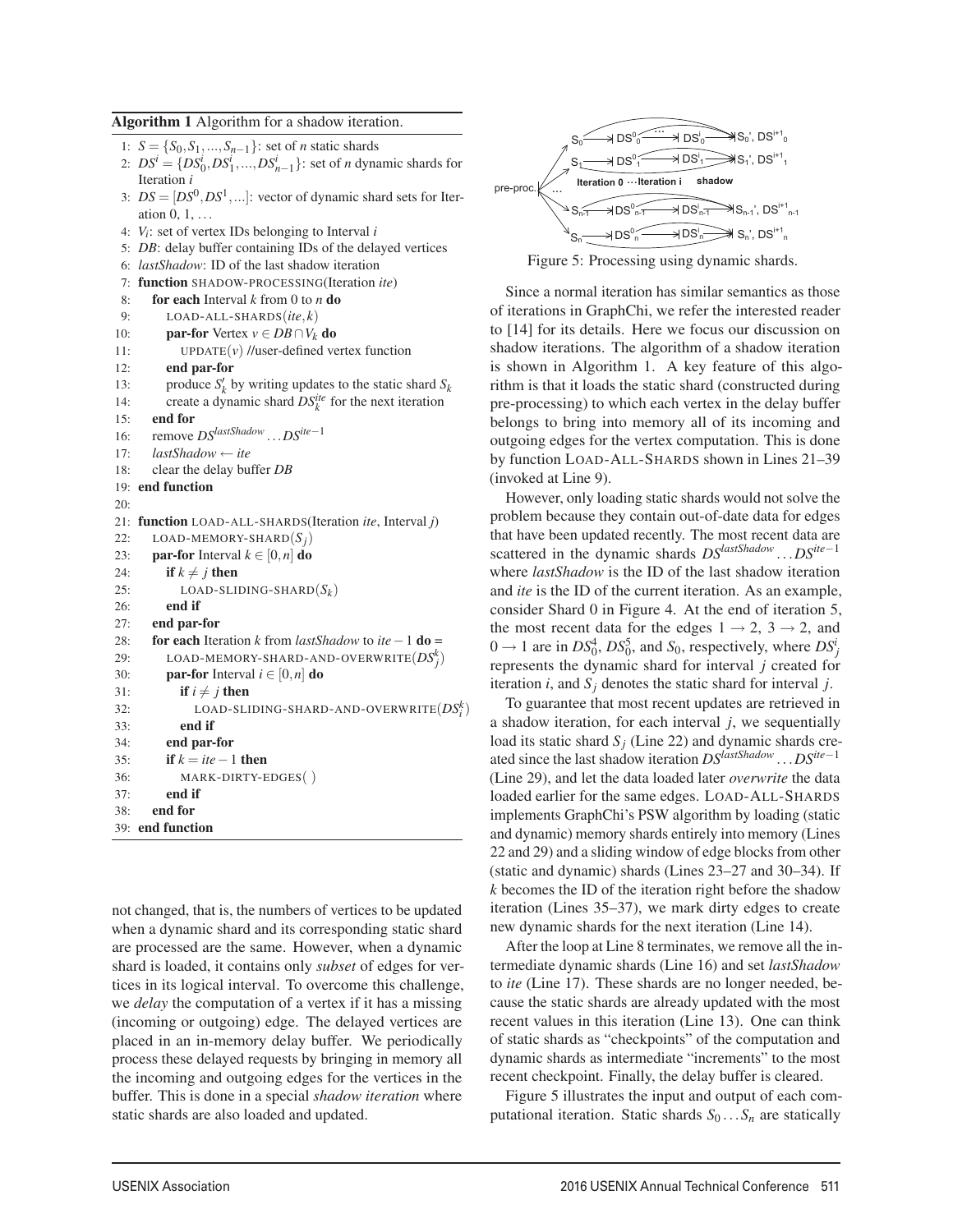constructed. Each regular iteration *i* produces a set of dynamic shards  $DS_0^i$ ... $DS_n^i$ , which are fed to the next iteration. A shadow iteration loads all static shards and intermediate dynamic shards, and produces (1) updated static shards  $S'_0$ .... $S'_n$  and (2) new dynamic shards  $DS_0^{i+1} \dots DS_n^{i+1}$  to be used for the next iteration.

It may appear that the delay buffer can contain many vertices and consume much memory. However, since the amount of memory needed to represent an incoming edge is higher than that to record a vertex, processing dynamic shards with the delay buffer is actually more memoryefficient compared to processing static shards where all edges are available.

Delaying a vertex computation when *any* of its edge is missing can cause too many vertices to be delayed and negatively impact the the computation progress. For example, when running PageRank on *UKDomain*, *Twitter*, and *Friendster* graphs, immediately after the dynamic shards are created, 64%, 70%, and 73% of active vertices are delayed due to at least one missing incoming or outgoing edge. Frequently running shadow iterations may get data updated quickly at the cost of extra overhead, while doing so infrequently would reduce overhead but slow down the convergence. Hence, along with dynamically capturing the set of edges which reflect change in values, it is important to modify the computation model so that it maximizes computation performed using available values.

§4 presents an optimization for our delay-based computation to limit the number of delayed computations. The optimization allows a common class of graph algorithms to perform vertex computation if a vertex only has missing incoming edges. While the computation for vertices with missing outgoing edges still need to be delayed, the number of such vertices is much smaller, leading to significantly reduced delay overhead.

#### 4 Accumulation-based Computation

This section presents an *accumulation-based* programming/execution model that expresses computation in terms of *incremental contributions* flowing through edges. Our insight is that if a vertex is missing an incoming edge, then the edge is guaranteed to provide zero *new contribution* to the vertex value. If we can design a new model that performs updates based on *contribution increments* instead of actual contributions, the missing incoming edge can be automatically treated as *zero* increment and the vertex computation can be performed without delay.

We discuss our approach based on the popular Gather-Apply-Scatter (GAS) programming model [14, 16, 8]. In the GAS model, vertex computation is divided in three distinct phases: the gather phase reads incoming edges and produces an aggregated value using a user-defined aggregation function; this value is fed to the apply phase

to compute a new value for a vertex; in the scatter phase, the value is propagated along the outgoing edges.

#### 4.1 Programming Model

Our accumulation-based model works for a common class of graph algorithms whose GAS computation is *distributive* over aggregation. The user needs to program the GAS functions in a slightly different way to propagate *changes in values* instead of actual values. In other words, the semantics of vertex data remains the same while data on each edge now encodes the delta between the old and the new value of its source vertex. This semantic modification relaxes the requirement that all incoming edges of a vertex have to be present to perform vertex computation.

The new computation semantics requires minor changes to the GAS programming model. (1) Extract the gathered value using the old vertex value. This step is essentially an inverse of the apply phase that uses its output (*i.e.*, vertex value) to compute its input (*i.e.*, aggregated value). (2) Gather edge data (*i.e.*, from present incoming edges) and aggregate it together with the output of extract. Since this output represents the contributions of the previously encountered incoming edges, this step incrementally adds new contributions from the present incoming edges to the old contributions. (3) Apply the new vertex value using the output of gather. (4) Scatter the difference between the old and the new vertex values along the outgoing edges.

To turn a GAS program into a new program, one only needs to add an extract phase in the beginning that uses a vertex value *v* to compute *backward* the value *g* gathered from the incoming edges of the vertex at the time *v* was computed. *g* is then aggregated with a value gathered from the present incoming edges to compute a new value for the vertex. To illustrate, consider the PageRank algorithm that has the following GAS functions:

[GATHER] 
$$
sum \leftarrow \sum_{e \in in(v)} e.data
$$
  
\n[APPLY]  $v.p r \leftarrow (0.15 + 0.85 * sum) / v.numOutEdges$   
\n[SCATTER]  $\forall e \in out(v) : e.data \leftarrow v.p r$ 

Adding the extract phase produces:

| [EXTRACT] | $oldsum \leftarrow (v.pr*v.numOutEdges$                                                          |
|-----------|--------------------------------------------------------------------------------------------------|
|           | $-0.15)/0.85$                                                                                    |
| [GATHER]  | newsum $\leftarrow$ oldsum + $\Sigma_{e \in in(v)} e$ . data                                     |
| [APPLY]   | $newpr \leftarrow (0.15 + 0.85 \times newsum)$                                                   |
|           | v.numOutEdges;                                                                                   |
|           | $\textit{oldpr} \leftarrow v \cdot \textit{pr}; \ v \cdot \textit{pr} \leftarrow \textit{newpr}$ |
| [SCATTER] | $\forall e \in out(v) : e.data \leftarrow newpr - oldpr$                                         |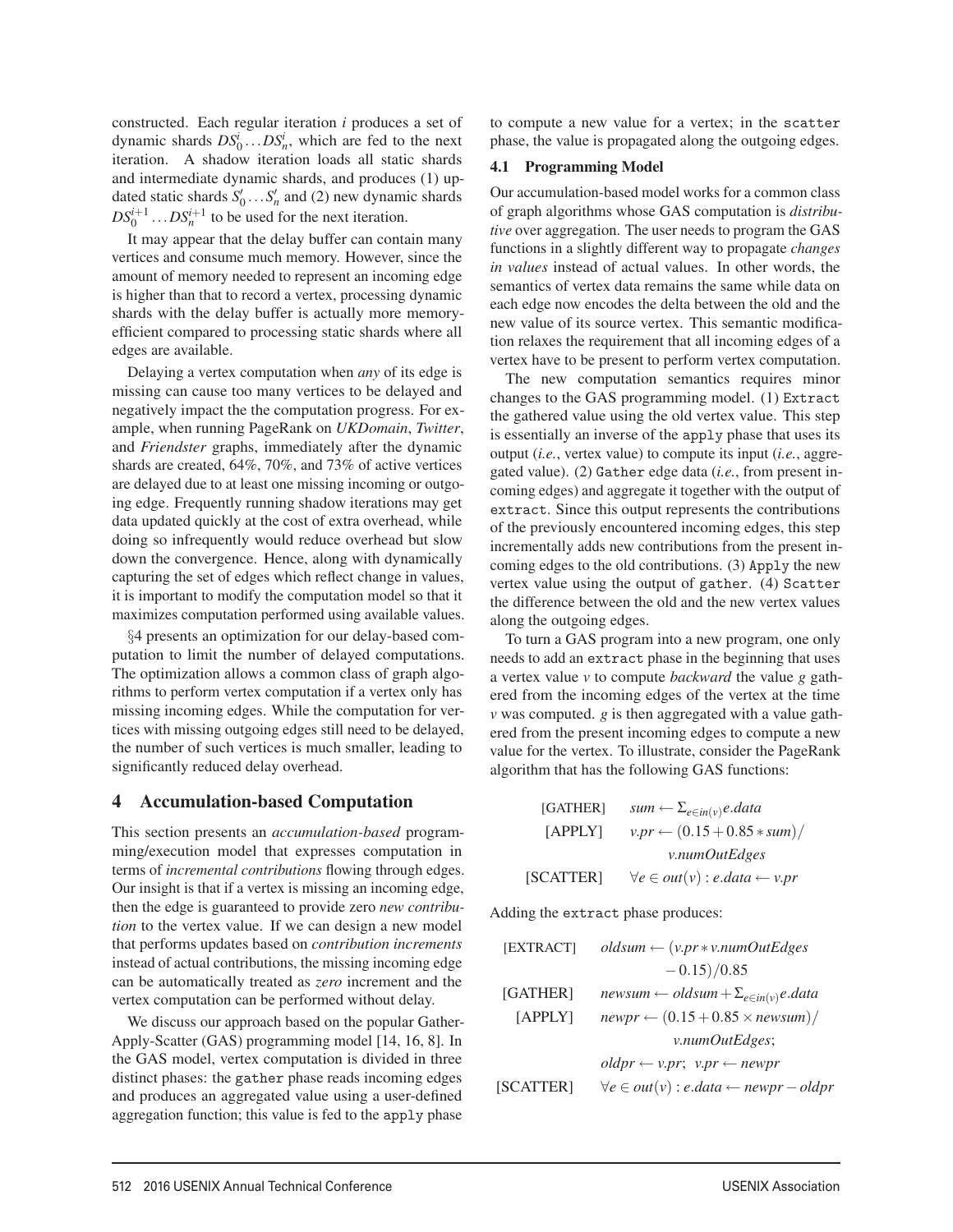In this example, extract reverses the PageRank computation to obtain the old aggregated value *oldsum*, on top of which the new contributions of the present incoming edges are added by gather. Apply keeps its original semantics and computes a new PageRank value. Before this new value is saved on the vertex, the delta between the old and new is computed and propagated along the outgoing edges in scatter.

An alternative way to implement the accumulationbased computation is to save the value gathered from incoming edges on each vertex (*e.g.*, *oldsum*) together with the vertex value so that we do not even need the extract phase. However, this approach doubles the size of vertex data which also negatively impacts the time cost due to the extremely large numbers of vertices in realworld graphs. In fact, the extract phase does not create extra computation in most cases: after simplification and redundancy elimination, the PageRank formulas using the traditional GAS model and the accumulation-based model require the same amount of computation:

$$
pr = \begin{cases} 0.15 + 0.85 \times sum & \dots \text{traditional} \\ v.p r + 0.85 \times sum & \dots \text{accumulation-based} \end{cases}
$$

*Impact on the Delay Buffer* Since the contribution of each incoming edge can be incrementally added onto the vertex value, this model does not need the presence of all incoming edges to compute vertex values. Hence, it significantly decreases the number of vertices whose computation needs to be delayed, reducing the need to frequently run shadow iterations.

If a vertex has a missing outgoing edge, delay is needed. To illustrate, consider again the  $u \rightarrow v \rightarrow w$  example in the beginning of §3. Since the edge  $v \rightarrow w$  is missing, although  $\nu$  gets an updated value, the value cannot be pushed out. We have to delay the computation until a shadow iteration in which  $v \rightarrow w$  is brought into memory. More precisely, *v*'s gather and apply can still be executed right away; only its scatter operation needs to be delayed, because the target of the scatter is unknown due to the missing outgoing edge.

Hence, for each vertex, we execute gather and apply instantly to obtain the result value *r*. If the vertex has a missing outgoing edge, the vertex is pushed into the delay buffer together with the value *r*. Each entry in the buffer now becomes a vertex-value pair. In the next shadow iteration, when this missing edge is brought into memory, *r* will be pushed through the edge and be propagated.

Since a vertex with missing outgoing edges can be encountered multiple times before a shadow iteration is scheduled, the delay buffer may contain multiple entries for the same vertex, each with a different delta value. Naïvely propagating the most recent increment is incorrect due to the accumulative nature of the model; the consideration of *all* the entries for the vertex is thus required. Hence, we require the developer to provide an additional *aggregation function* that takes as input an ordered list of all delta values for a vertex recorded in the delay buffer and generates the final value that can be propagated to its outgoing edges (details are given in §4.2).

Although our programming model exposes the extract phase to the user, not all algorithms need this phase. For example, algorithms such as ShortestPath and ConnectedComponents can be easily coded in a traditional way, that is, edge data still represent actual values (*i.e.*, paths or component IDs) instead of value changes. This is because in those algorithms, vertex values are in *discrete domains* and gather is done by monotonically selecting a value from one incoming edge instead of accumulating values from all incoming edge values. For instance, ShortestPath and ConnectedComponents use selection functions (*min*/*max*) to aggregate contributions of incoming edges.

To make the differences between algorithm implementations transparent to the users, we allow users to develop normal GAS functions without thinking about what data to push along edges. The only additional function the user needs to add is extract. Depending on whether extract is empty, our system *automatically* determines the meaning of edge data and how it is pushed out.

#### 4.2 Model Applicability and Correctness

It is important to understand precisely what algorithms can and cannot be implemented under the accumulationbased model. There are three important questions to ask about applicability: (1) what is the impact of *incremental computation* on graph algorithms, (2) what is the impact of *delay* on those algorithms, and (3) is the computation still correct when vertex updates are delayed?

*Impact of Incremental Computation* An algorithm can be correctly implemented under our accumulation-based model if the composition of its apply and gather is distributive on some aggregation function. More formally, if vertex *v* has *n* incoming edges  $e_1, e_2, \ldots e_n$ , *v*'s computation can be expressed under our accumulationbased model iff there exists an aggregation function<sup>1</sup>  $f$  s.t.

 $apply(gather(e_1,...,e_n)) =$  $f(\text{apply}(\text{gather}(e_1)), \ldots, \text{apply}(\text{gather}(e_n)))$ 

For most graph algorithms, we can easily find a function *f* on which their computation is distributive. Table 1 shows a list of 24 graph algorithms studied in recent graph papers and our accumulation-based model works for all but two. For example, one of these two algorithms is GraphColoring, where the color of a vertex is determined

<sup>&</sup>lt;sup>1</sup>The commutative and associative properties from gather get naturally lifted to the aggregation function *f* .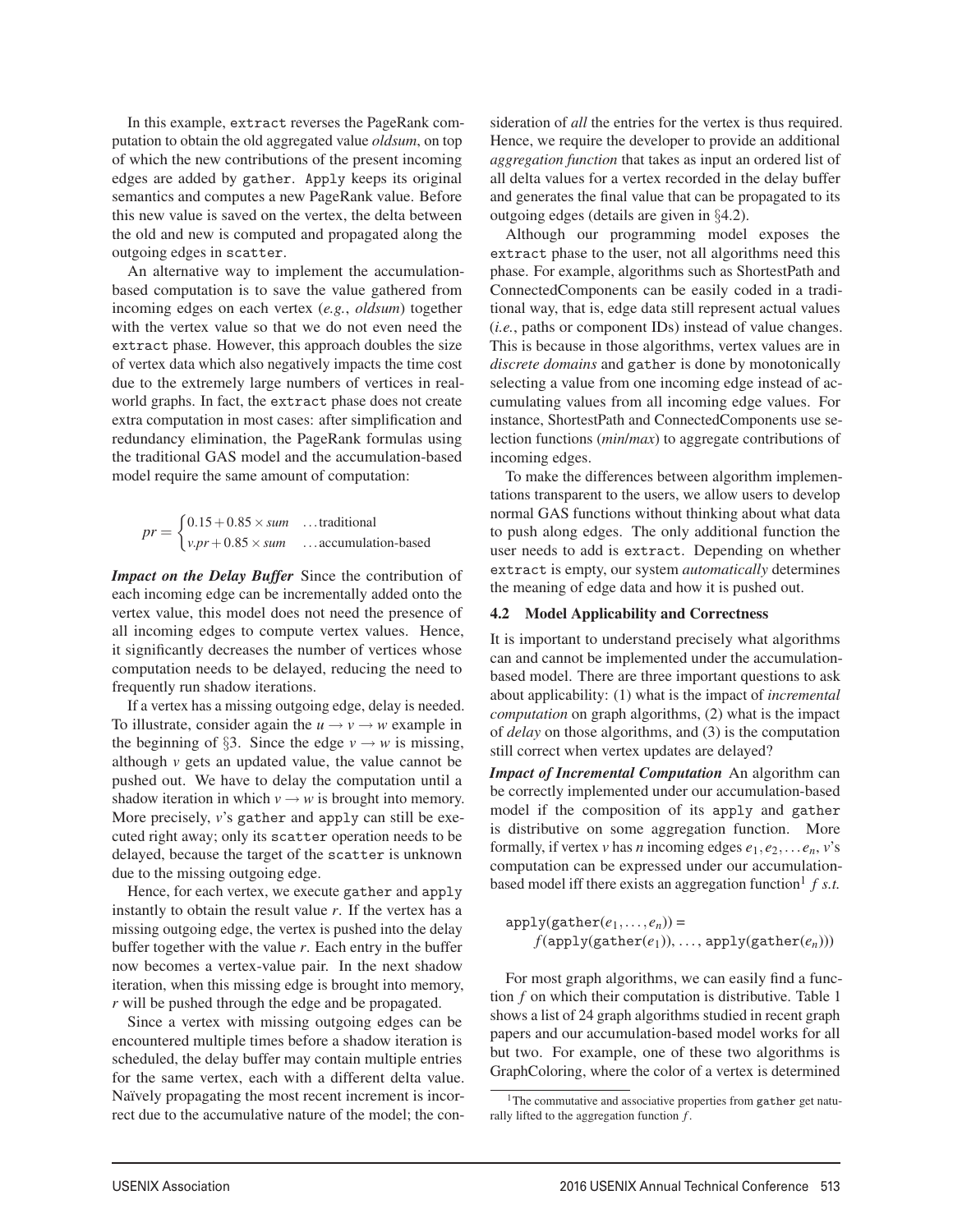|                              |                   |               | <b>Iteration</b>                           |                                      |                                                                                                                         |                                                             |  |  |  |
|------------------------------|-------------------|---------------|--------------------------------------------|--------------------------------------|-------------------------------------------------------------------------------------------------------------------------|-------------------------------------------------------------|--|--|--|
|                              | V/E               | $\bf{0}$      |                                            |                                      |                                                                                                                         | 4 (Shadow)                                                  |  |  |  |
|                              | $\mathcal{U}$     | $[0,I_\mu]$   | $ I_{\mu},I_{\mu} $                        | $ I_{\mu}, a $                       | a,b                                                                                                                     | b,x                                                         |  |  |  |
| No Delay $ u \rightarrow v $ |                   | $[0,I_\nu]$   | $[I_\mu,0]$                                | $[0, a - I_u]$                       | $[a-I_u,b-a]$                                                                                                           | $[b-a,x-b]$                                                 |  |  |  |
|                              | $\mathcal V$      | $[0,I_{\nu}]$ | $[I_v, AP(EX(I_v)+I_u)]$                   | $[AP(EX(I_v)+I_u), AP(EX(I_v)+I_u)]$ | $[AP(EX(I_v)+I_u), AP(EX(I_v)+a)]$                                                                                      | $[AP(EX(I_v)+a), AP(EX(I_v)+b)]$                            |  |  |  |
| <b>Delay</b>                 | $u \rightarrow v$ | $[0,I_\mu]$   | $[I_u,0]$                                  | Missing                              | Missing                                                                                                                 | $[b-l_u,x-b]$                                               |  |  |  |
|                              | v                 | $[0,I_{\nu}]$ | $\left[ I_{v}, AP(EX(I_{v})+I_{u})\right]$ |                                      | $\left[\text{AP}(EX(I_v)+I_u),\text{AP}(EX(I_v)+I_u)\right] \left[\text{AP}(EX(I_v)+I_u),\text{AP}(EX(I_v)+I_u)\right]$ | $\left[\text{AP}(EX(I_v)+I_u), \text{AP}(EX(I_v)+b)\right]$ |  |  |  |

Table 2: A comparison between PageRank executions with and without delays under the accumulation-based model; for each vertex and edge, we use a pair  $[a, b]$  to report its pre-  $(a)$  and post-iteration  $(b)$  value. Each vertex  $u(v)$  has a value 0 before it receives an initial value *Iu* (*Iv*) in Iteration 0; EX and AP represent function Extract and Apply, respectively.

| <b>Algorithms</b>                   | Aggr. Func. $f$ |
|-------------------------------------|-----------------|
| Reachability, MaxIndependentSet     | or              |
| TriangleCounting, SpMV, PageRank,   |                 |
| HeatSimulation, WaveSimulation,     | sum             |
| <b>NumPaths</b>                     |                 |
| WidestPath, Clique                  | max             |
| ShortestPath, MinmialSpanningTree,  |                 |
| BFS, ApproximateDiameter,           | min             |
| ConnectedComponents                 |                 |
| <b>BeliefPropagation</b>            | product         |
| BetweennessCentrality, Conductance, | user-defined    |
| NamedEntityRecognition, LDA,        | aggregation     |
| ExpectationMaximization,            | function        |
| AlternatingLeastSquares             |                 |
| GraphColoring, CommunityDetection   | N/A             |

Table 1: A list of algorithms used as subjects in the following papers and their aggregation functions if implemented under our model: GraphChi [14], GraphLab [16], AS-PIRE [25], X-Stream [23], GridGraph [31], GraphQ [27], GraphX [9], PowerGraph [8], Galois [19], Ligra [24], Cyclops [5], and Chaos [22].

by the colors of all its neighbors (coming through its incoming edges). In this case, it is impossible to compute the final color by applying gather and apply on different neighbors' colors separately and aggregating these results. For the same reason CommunityDetection cannot be correctly expressed as an incremental computation.

Once function *f* is found, it can be used to aggregate values from multiple entries of the same vertex in the delay buffer, as described earlier in §4.1. We provide a set of built-in *f* from which the user can choose, including *and*,*or*,*sum*,*product*,*min*,*max*,*first*, and *last*. For instance, PageRank uses *sum* that produces the final delta by summing up all deltas in the buffer, while ShortestPath only needs to compute the minimum of these deltas using *min*. The user can also implement her own for more complicated algorithms that perform numerical computations.

For graph algorithms with non-distributive gather and apply, using dynamic partitions has to delay computation for a great number of vertices, making overhead outweigh benefit. In fact, we have implemented GraphColoring in our system and only saw slowdowns in the experiments. Hence, our optimization provides benefit only for distributive graph algorithms.

*Impact of Delay* To understand the impact of delay, we draw a connection between our computation model with the staleness-based (*i.e.*, relaxed consistency) computation model [25, 6]. The staleness-based model allows computation to be performed on stale values but guarantees correctness by ensuring that all updates are visible at some point during processing (by either using refresh or imposing a staleness upper-bound). This is conceptually similar to our computation model with delays: for vertices with missing outgoing edges, their out-neighbors would operate on stale values until the next shadow iteration.

Since a shadow iteration "refreshes" all stale values, the frequency of performing these shadow iterations bounds the maximum staleness of edge values. Hence, any algorithm that can correctly run under the relaxed consistency model can also safely run under our model. Moreover, the frequency of shadow iterations has no impact on the correctness of such algorithms, as long as they do occur and flush the delayed updates. In fact, all the algorithms in Table 1 would function correctly under our delay-based model. However, their performance can be degraded if they cannot employ incremental computation.

*Delay Correctness Argument* While our delay-based model shares similarity with the staleness-based model, the correctness of a specific algorithm depends on the aggregation function used for the algorithm. Here we provide a correctness argument for the aggregation functions we developed for the five algorithms used in our evaluation: PageRank, BeliefPropagation, HeatSimulation, ConnectedComponents, and MultipleSourceShortestPath; similar arguments can be used for other algorithms in Table 1.

We first consider our implementation of PageRank that propagates changes in page rank values along edges. Since BeliefPropagation and HeatSimulation perform similar computations, their correctness can be reasoned in the same manner. For a given edge  $u \rightarrow v$ , Table 2 shows, under the accumulation-based computation, how the val-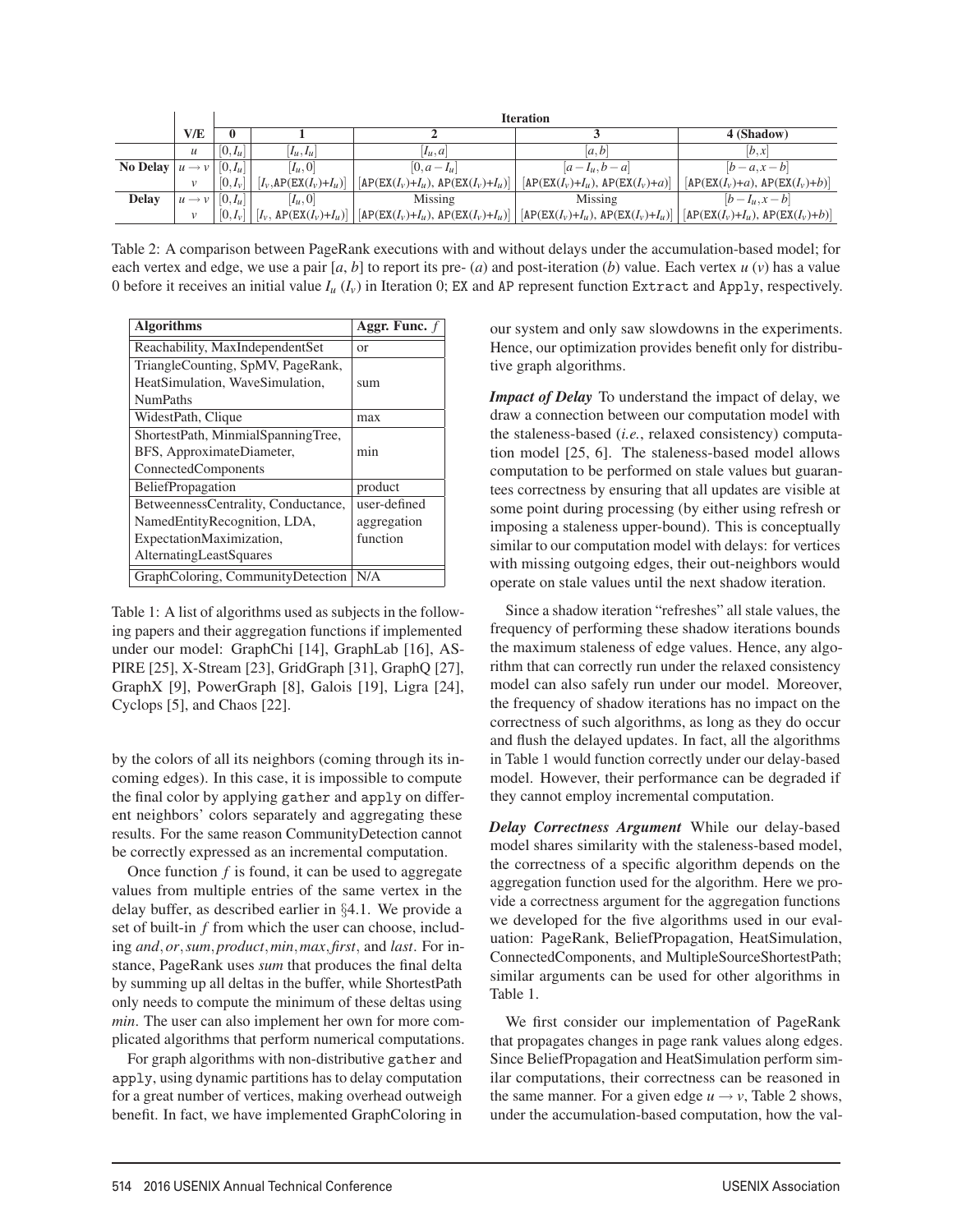ues carried by vertices and edges change across iterations with and without delays.

We assume that each vertex  $u(v)$  has a value 0 before it is assigned an initial value  $I_u$   $(I_v)$  in Iteration 0 and vertex *v* has only one incoming edge  $u \rightarrow v$ . At the end of Iteration 0, both vertices have their initial values because the edge does not carry any value in the beginning. We further assume that in Iteration 1, the value of vertex *u* does not change. That is, at the end of the iteration, *u*'s value is still  $I_u$  and, hence, the edge will not be loaded in Iteration 2 and 3 under the delay-based model.

We compare two scenarios in which delay is and is not enabled and demonstrate that the same value is computed for  $v$  in both scenarios. Without delay, the edge value in each iteration always reflects the change in *u*'s values. *v*'s value is determined by the four functions described earlier. For example, since the value carried by the edge at the end of Iteration 0 is  $I_u$ , *v*'s value in Iteration 1 is updated to apply(gather(extract $(I_v, I_u)$ )). As gather is sum in PageRank, this value reduces to  $AP(EX(I_v) + I_u)$ . In Iteration 2, the value from the edge is 0 and thus *v*'s value becomes  $AP(EX(AP(EX(I_v) + I_u)) + 0$ ). Because EX is an inverse function of AP, this value is thus still  $AP(EX(I_v) +$ *I<sub>u</sub>*). Using the same calculation, we can easily see that in Iteration 4 *v*'s value is updated to  $AP(EX(I_v) + b)$ .

With delay, the edge will be missing in Iteration 2 and 3, and hence, we add two entries  $(u, a - I_u)$  and  $(u, b - a)$  into the delay buffer. During the shadow iteration, the edge is loaded back into memory. The aggregation function sum is then applied on these two entries, resulting in value  $b - I_u$ . This value is pushed along  $u \rightarrow v$ , leading to the computation of the following value for *v*:

 $AP(EX(AP(EX(I_v) + I_u)) + (b - I_u))$  $\Rightarrow$  AP(EX( $I_v$ ) +  $I_u$  +  $b - I_u$ )  $\Rightarrow$  AP(EX( $I_v$ ) + *b*)

which is the same as the value computed without delay.

This informal correctness argument can be used as the base case for a formal proof by induction on iterations. This proof is omitted from the paper due to space limitations. Although we have one missing edge in this example, the argument can be easily extended to handle multiple missing edges since the gather function is associative.

For ShortestPaths and ConnectedComponents, they do not have an extract function and their contributions are gathered by the selection function *min*. Since a dynamic shard can never have edges that are not part of its corresponding static shard, vertex values (*e.g.*, representing path and component IDs) in the presence of missing edges are always greater than or equal to their actual values. It is thus easy to see that the aggregation function *min* ensures that during the shadow iteration the value *a* of each vertex

will be appropriately overridden by the minimum value *b* of the delayed updates for the vertex if  $b \le a$ .

#### 4.3 Generalization to Edge-Centricity

Note that the dynamic partitioning techniques presented in this work can be easily applied to edge-centric systems. For example, X-Stream [23] uses an unordered edge list and a scatter-gather computational model, which first streams in the edges to generate updates, and then streams in the generated updates to compute vertex values. To enable dynamic partitioning, dynamic edge lists can be constructed based on the set of changed vertices from the previous iterations. This can be done during the scatter phase by writing to disk the required edges whose vertices are marked dirty.

Hence, later iterations will stream in smaller edge lists that mainly contain the necessary edges. Similarly to processing dynamic shards, computations in the presence of missing edges can be delayed during the gather phase when the upcoming scatter phase cannot stream in the required edges. These delayed computations can be periodically flushed by processing them during shadow iterations in which the original edge list is made available.

GridGraph [31] is a recent graph system that uses a similar graph representation as used in GraphChi. Hence, our shard-based techniques can be applied directly to partitions in GridGraph. As GridGraph uses very large static partitions (that can accommodate tens of millions of edges), larger performance benefit may be seen if our optimization is added. Dynamic partitions can be generated when edges are streamed in; computation that needs to be delayed due to missing edges can be detected when vertices are streamed in.

#### 5 Optimizing Shard Creation

To maximize net gains, it is important to find a sweet spot between the cost of creating a dynamic shard and the I/O reduction it provides. This section discusses an optimization and analyzes its performance benefit.

#### 5.1 Optimization

Creating a dynamic shard at each iteration is an overkill because many newly created dynamic shards provide only small additional reduction in I/O that does not justify the cost of creating them. Therefore, we create a new dynamic shard after several iterations, allowing the creation overhead to be easily offset by the I/O savings.

Furthermore, to maximize edge reuse and reduce delay frequencies, it is useful to include into dynamic shards edges that may be used in *multiple* subsequent iterations. We found that using shadow iterations to create dynamic shards strikes a balance between I/O reduction and overhead of delaying computations – new shards are created only during shadow iterations; we treat edges that were updated after the previous shadow iteration as dirty and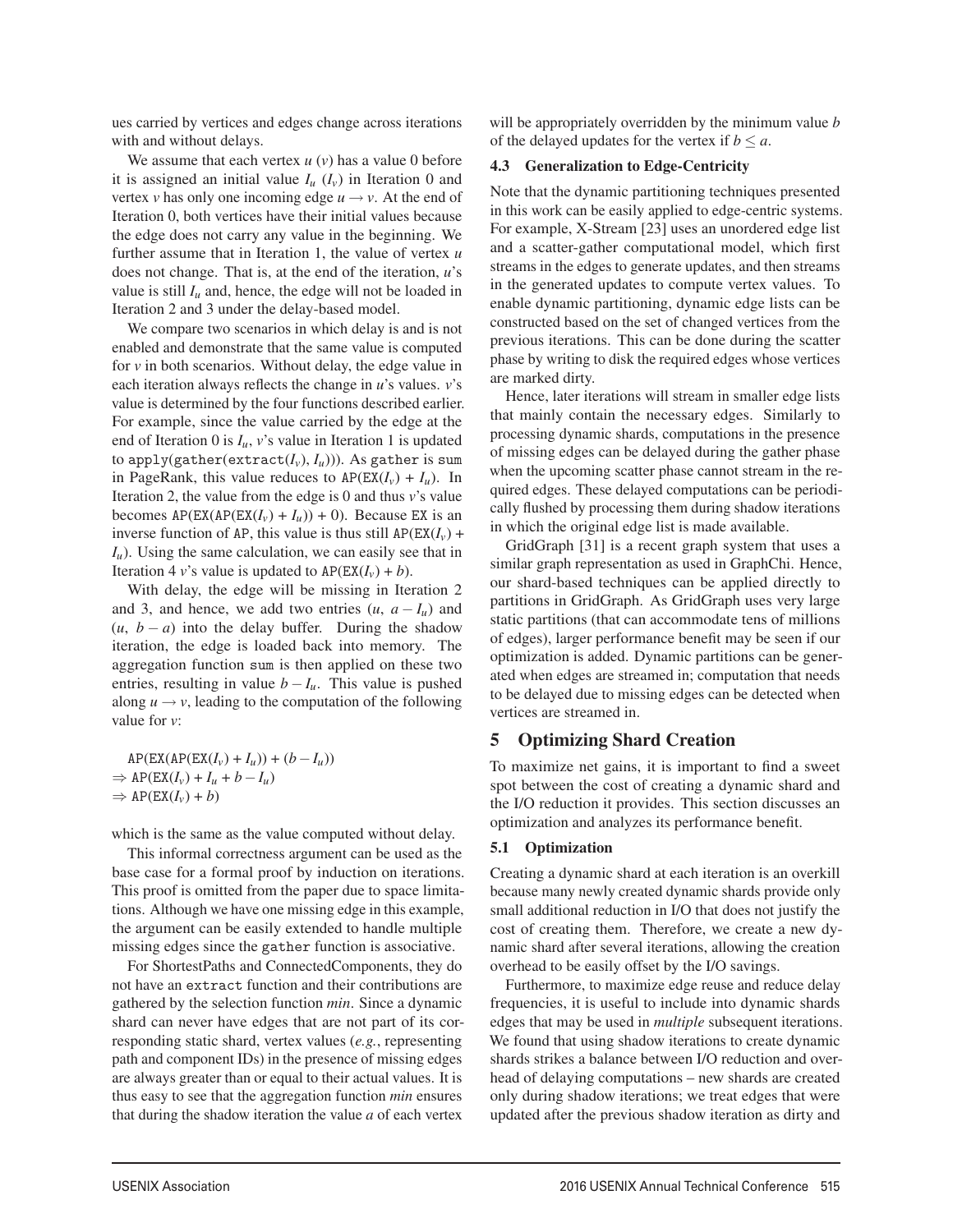include them all in the new dynamic shards. The intuition here is that by considering an "iteration window" rather than one single iteration, we can accurately identify edges whose data have truly stabilized, thereby simultaneously reducing I/O and delays.

The first shadow iteration is triggered when the percentage of updated edges *p* in an iteration drops below a threshold value. The frequency of subsequent shadow iterations depends upon the size of the delay buffer *d* when the buffer size exceeds a threshold, a shadow iteration is triggered. Hence, the frequency of shard creation is adaptively determined, in response to the progress towards convergence. We used  $p = 30\%$  and  $d = 100KB$ in our experiments and found them to be effective.

#### 5.2 I/O Analysis

We next provide a rigorous analysis of the I/O costs. We show that the overhead of shard loading in shadow iterations can be easily offset from the I/O savings in regular non-shadow iterations. We analyze the I/O cost in terms of the number of data blocks transferred between disk and memory. Let *b* be the size of a block in terms of the number of edges and *E* be the edge set of the input graph. Let *AEi* (*i.e.*, active edge set) represent the set of edges in the dynamic shards created for iteration *i*. Here we analyze the cost of regular iterations and shadow iterations separately for iteration *i*.

During regular iterations, processing is done using the static shards in the first iteration and most recently created dynamic shards during later iterations. Each edge can be read at most twice (*i.e.*, when its source and target vertices are processed) and written once (*i.e.*, when the value of its source vertex is pushed along the edge). Thus,

$$
C_i \leq \begin{cases} \frac{3|E|}{b} & \text{with static shards} \\ \frac{3|AE_i|}{b} & \text{with dynamic shards} \end{cases}
$$
 (1)

In a shadow iteration, the static shards and all intermediate dynamic shards are read, the updated edges are written back to static shards, and a new set of dynamic shards are created for the next iteration. Since we only append edges onto existing dynamic shards in regular iterations, there is only one set of dynamic shards between any consecutive shadow iterations. Hence, the I/O cost is:

$$
C_i \le \frac{3|E|}{b} + \frac{2|AE_{LS}|}{b} + \frac{|AE_i|}{b}
$$
 (2)

where *AELS* is the set of edges in the dynamic shards created by the last shadow iteration. Clearly, *Ci* is larger than the cost of static shard based processing (*i.e.*,  $\frac{3|E|}{b}$ ).

Eq. 1 and Eq. 2 provide a useful insight on how the overhead of a shadow iteration can be amortized across regular iterations. Based on Eq. 2, the extra I/O cost of a shadow iteration over a regular static-shard-based iteration is  $\frac{2|AE_{LS}|}{b} + \frac{|AE_i|}{b}$ . Based on Eq. 1, the I/O saving achieved by using dynamic shards in a regular iteration is  $(\frac{3|E|}{b} - \frac{3|AE_i|}{b}).$ 

We assume that *d* shadow iterations have been performed before the current iteration *i* and hence, the frequency of shadow iterations is  $\frac{i}{d}$  (for simplicity, we assume *i* is multiple of *d*). This means, shadow iteration occurs once every  $\frac{i}{d} - 1$  regular iterations.

In order for the overhead of a shadow iteration to be wiped off by the savings in regular iterations, we need:

$$
(\frac{i}{d}-1)\times(\frac{3|E|}{b}-\frac{3|AE_i|}{b})\geq\frac{2|AE_{LS}|}{b}+\frac{|AE_i|}{b}
$$

After simplification, we need to show:

$$
(\frac{i}{d} - 1) \times 3|E| - (\frac{3i}{d} - 2) \times |AE_i| - 2|AE_{LS}| \ge 0 \quad (3)
$$

Since *AELS* is the set of edges in the dynamic shards before Iteration *i*, we have  $|AE_{LS}| \leq |AE_i|$  as we only append edges after that shadow iteration. We thus need to show:

$$
\left(\frac{i}{d} - 1\right) \times 3|E| - \left(\frac{3i}{d} - 2\right) \times |AE_i| - 2|AE_i| \ge 0
$$
  

$$
\implies \frac{|E|}{|AE_i|} \ge \frac{\frac{i}{d}}{\frac{i}{d} - 1}
$$

The above inequality typically holds for any frequency of shadow iterations  $\frac{i}{d} > 1$ . For example, if the frequency of shadow iterations  $\frac{i}{d}$  is 3,  $\frac{|E|}{|AE_i|} \ge 1.5$  means that as long as the total size of static shards is 1.5 times larger than the total size of (any set of) dynamic shards, I/O efficiency can be achieved by our optimization. As shown in Figure 3a, after about 10 iterations, the percentage of updated edges in each iteration goes below 15%. Although unnecessary edges are not removed in each iteration, the ratio between  $|E|$  and  $|AE_i|$  is often much larger than 1.5, which explains the I/O reduction from a theoretical viewpoint.

### 6 Evaluation

Our evaluation uses five applications including PageRank (PR) [20], MultipleSourceShortestPath (MSSP), Belief-Propagation (BP) [11], ConnectedComponents (CC) [30], and HeatSimulation (HS). They belong to different domains such as social network analysis, machine learning, and scientific simulation. They were implemented using our accumulation-based GAS programming model. Six real-world graphs, shown in Table 3, were chosen as inputs for our experiments.

All experiments were conducted on an 8-core commodity Dell machine with 8GB main memory, running Ubuntu 14.04 kernel 3.16, a representative of low-end PCs regular users have access to. Standard Dell 500GB 7.2K RPM HDD and Dell 400GB SSD were used as secondary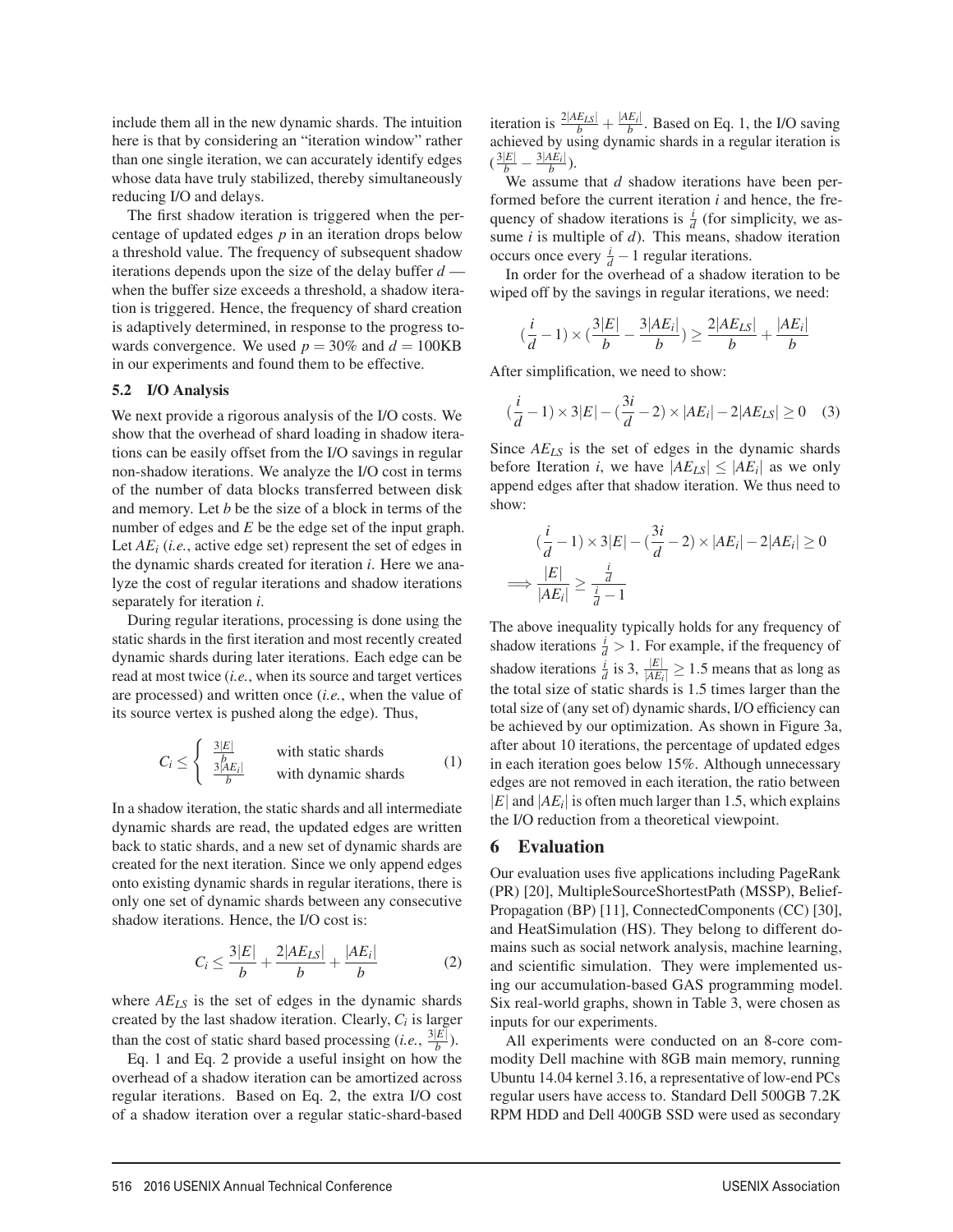| Inputs                 | Type           | <b>#Vertices   #Edges</b> |      | <b>PMSize</b>     | #SS           |
|------------------------|----------------|---------------------------|------|-------------------|---------------|
| LiveJournal $(LJ)$ [2] | Social Network | 4.8M                      | 69M  | 1.3 <sub>GB</sub> | $\mathcal{R}$ |
| Netflix $(NF)$ [3]     | Recomm. System | 0.5M                      | 99M  | 1.6GB             | 20            |
| UKDoman (UK) [4]       | Web Graph      | 39.5M                     | 1.0B | 16.9GB            | 20            |
| Twitter $(TT)$ [13]    | Social Network | 41.7M                     | 1.5B | 36.3GB            | 40            |
| Friendster (FT) [7]    | Social Network | 68.3M                     | 2.6B | 71.6GB            | 80            |
| YahooWeb (YW) [28]     | Web Graph      | 1.4B                      | 6.6B | 151.3GB           | 120           |

Table 3: Input graphs used; **PMSize** and **SS** report the peak in-memory size of each graph structure (without edge values) and the number of static shards created in GraphChi, respectively. The in-memory size of a graph is measured as the maximum memory consumption of a graph across the five applications; LJ and NF are relatively small graphs while UK, TT, FT, YW are billion-edge graphs larger than the 8GB memory size; YW is the largest real-world graph publicly available; all graphs have highly skewed power-law degree distributions.

| G         | <b>Version</b> | <b>PR</b> | <b>BP</b> | <b>HS</b> | <b>MSSP</b> | CC     |
|-----------|----------------|-----------|-----------|-----------|-------------|--------|
|           | BL             | 630       | 639       | 905       | 520         | 291    |
| LJ        | <b>ADS</b>     | 483       | 426       | 869       | 535         | 296    |
|           | <b>ODS</b>     | 258       | 383       | 321       | 551         | 263    |
|           | BL             | 189       | 876       | 238       | 1,799       | 190    |
| NF        | <b>ADS</b>     | 174       | 597       | 196       | 1,563       | 177    |
|           | <b>ODS</b>     | 158       | 568       | 164       | 1,436       | 178    |
|           | BL.            | 31.616    | 19,486    | 21,620    | 74,566      | 14,346 |
| UK        | <b>ADS</b>     | 23,332    | 15.593    | 35,200    | 76.707      | 14.742 |
|           | <b>ODS</b>     | 14.874    | 14,227    | 12,388    | 67.637      | 12,814 |
|           | BL             | 83.676    | 47,004    | 75,539    | 109,010     | 22,650 |
| <b>TT</b> | <b>ADS</b>     | 61.994    | 38.148    | 67,522    | 97,132      | 21,522 |
|           | <b>ODS</b>     | 47.626    | 28.434    | 30,601    | 84.058      | 21,589 |
|           | BL             | 130,928   | 100,690   | 159,008   | 146.518     | 50,762 |
| FT        | <b>ADS</b>     | 85.788    | 84.502    | 176,767   | 143,798     | 50,831 |
|           | <b>ODS</b>     | 87.112    | 51.905    | 63,120    | 127,168     | 42,956 |

Table 4: A comparison on execution time (seconds) among Baseline (BL), ADS, and ODS.

storage, both of which were connected via SATA 3.0Gb/s interface. File system caches were flushed before running experiments to make different executions comparable.

Two relatively small graphs LJ and NF were chosen to understand the scalability trend of our technique. The other four graphs UK, TT, FT, and YW are larger than memory by  $2.4 \times$ ,  $5.2 \times$ ,  $10.2 \times$ , and  $21.6 \times$  respectively.

#### 6.1 Overall Performance

We compared our modified GraphChi extensively with the Baseline (BL) GraphChi that processes static shards in parallel. To provide a better understanding of the impact of the shard creation optimization stated in §5, we made two modifications, one that creates dynamic shards aggressively (ADS) and a second that uses the optimization in §5 (ODS). We first report the performance of our algorithms over the first five graphs on HDD in Table 4.

We ran each program until it converged to evaluate the full impact of our I/O optimization. We observed that for each program the numbers of iterations taken by Baseline



and ODS are almost the same. That is, despite the delays needed due to missing edges, the accumulation-based computation and shard creation optimizations minimize the vertices that need to be delayed, yielding the same convergence speed in ODS. ADS can increase the number of iterations in a few cases due to the delayed convergence. Due to space limitations, the iteration numbers are omitted from the paper. On average, ADS and ODS achieve an up to 1.2× and 1.8× speedup over *Baseline*.

PR, BP, and HS are computation-intensive programs and they operate on large working sets. For these three programs, on average ADS speeds up graph processing by  $1.53\times$ ,  $1.50\times$  and  $1.22\times$ , respectively. **ODS** performs much better providing speedups of  $2.44 \times$ ,  $1.94 \times$ , and  $2.82\times$  respectively. The optimized version **ODS** performs better than the aggressive version ADS because ODS is likely to eliminate edges after the computation of their source vertices becomes stable, and thus edges that will be useful in a few iterations are likely to be preserved in dynamic shards. ODS consistently outperforms the baseline. While ADS outperforms the baseline in most cases, eliminating edges aggressively delays the algorithm convergence for HS on UK (*i.e.*, by 20% more iterations).

MSSP and CC require less computation and they operate on smaller and constantly changing working sets. Small benefits were seen from both  $\text{ADS}(1.15 \times \text{speedup})$ and **ODS** (1.30 $\times$  speedup), because eliminating edges achieves I/O efficiency at the cost of locality.

Figure 6 reports a breakdown of speedups on iterations for PR, BP, and HS. Two major observations can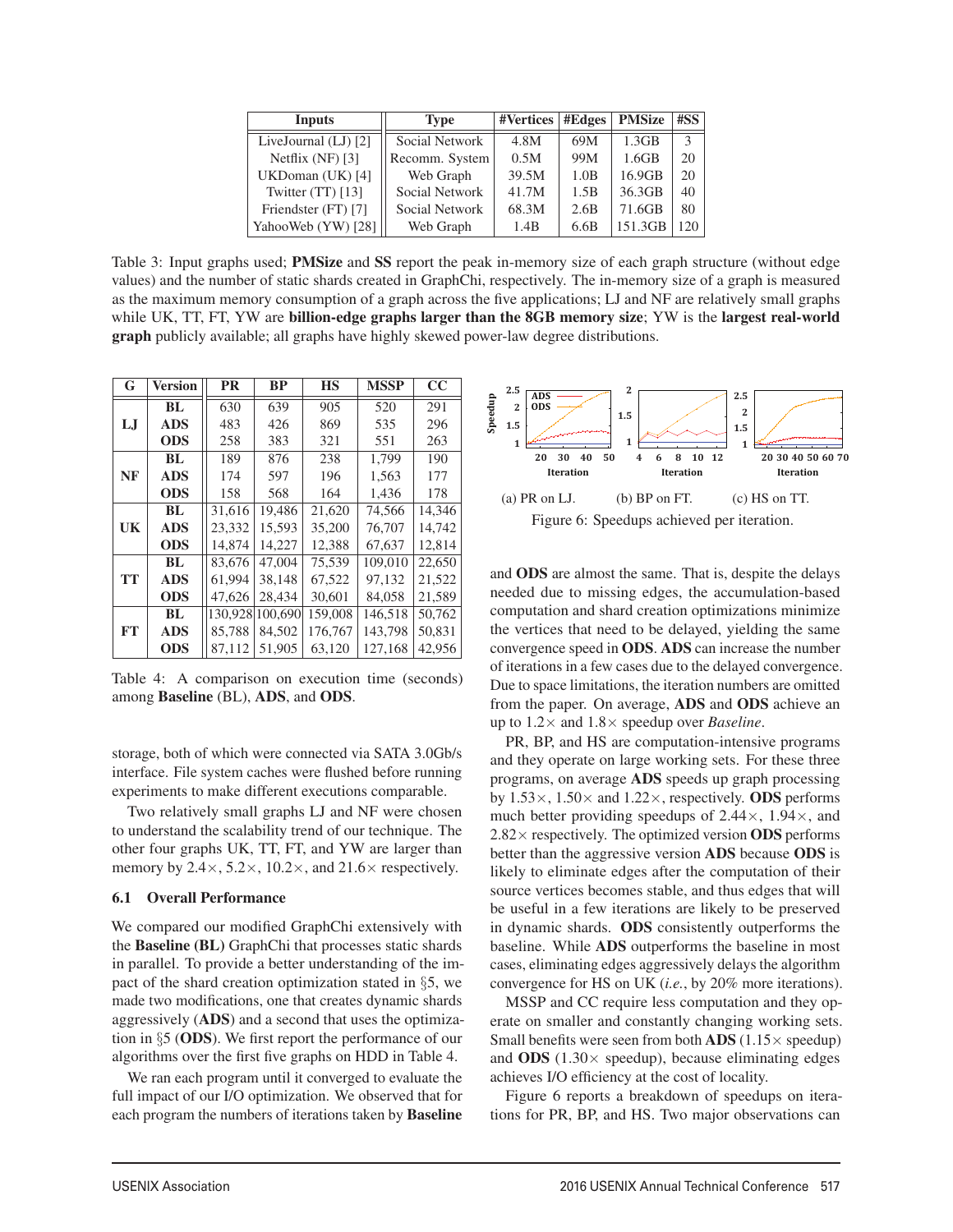

size for BP. size for HS.

Figure 7: Read and write size for different benchmarks normalized w.r.t. the baseline.

be made here. First, the performance improvement increases as the computation progresses, which confirms our intuition that the amount of useful data decreases as the computation comes close to the convergence. Second, the improvements from ADS exhibit a saw-tooth curve, showing the need of the optimizations in ODS: frequent drops in speedups are due to frequent shard creation and shadow iterations. These time reductions are entirely due to reduced I/O because the numbers of iterations taken by ODS and Baseline are almost always the same.

| PR             |                  | RР           | НS           |  |
|----------------|------------------|--------------|--------------|--|
| BL.            | 153h:33m 80h:19m |              | 147h:48m     |  |
| <b>ODS</b>     | 92h:26m          | 54h:29m      | 92h:7m       |  |
| <b>Speedup</b> | $1.66\times$     | $1.47\times$ | $1.60\times$ |  |

Table 5: PR, BP and HS on YW.

Since the YW graph is much larger and takes much longer to run, we evaluate **ODS** for PR, BP and HS whose performance is reported in Table 5. ODS achieves a 1.47  $-1.60\times$  speedup over **Baseline** for PR, BP and HS.

*Performance on SSD* To understand whether the proposed optimization is still effective when high-bandwidth SSD is used, we ran experiments for PR and BP on a machine with the same configuration except that SSD is employed to store shards. We found that the performance benefits are consistent when SSD is employed: on average, ADS accelerates PR, BP and HS by  $1.25 \times$ ,  $1.18 \times$ and  $1.14\times$  respectively, whereas **ODS** speeds them up by  $1.67\times$ ,  $1.52\times$  and  $1.91\times$  respectively.

Our techniques are independent of the storage type and the performance benefits are mainly achieved by reducing shard loading time. This roughly explains why a lower benefit is seen on SSD than on HDD – for example, compared to HDD, the loading time for FT on SSD decreases by 8%, 11% and 7% for PR, BP and HS, respectively.

#### 6.2 I/O Analysis

*Data Read/Written* Figure 7 shows the amount of data read and written during the graph processing in the modified GraphChi, normalized *w.r.t. Baseline*. Reads and writes that occur during shadow iterations are termed *shadow reads* and *shadow writes*. No shadow iteration has occurred when some applications were executed on the Netflix graph  $(e.g., in Figures 7 (b), (c), (e), and (f)),$ because processing converges quickly and dynamic shards created once are able to capture the active set of edges until the end of execution.

Due to space limitations, we only show results for PR, BP and HS; similar observations can be made for the other applications. Clearly, ODS reads/writes much less data than both Baseline and ADS. Although shadow iterations incur additional I/O, this overhead can be successfully offset from the savings in regular iterations. ADS needs to read and write more data than Baseline in some cases (*e.g.*, Friendster in Figure 7c, Twitter in Figure 7d and Figure 7e). This shows that creating dynamic shards too frequently can negatively impact performance.

*Size of Dynamic Shards* To understand how well ADS and ODS create dynamic shards, we compare the sizes of intermediate dynamic shards created using these two strategies. Figure 8 shows the change of the sizes of dynamic shards as the computation progresses, normalized *w.r.t.* the size of an ideal shard. The ideal shard for a given iteration includes only the edges which were updated in the previous iteration, and hence, it contains the minimum set of edges necessary for the next iteration. Note that for both ADS and ODS, their shard sizes are close to the ideal sizes. In most cases, the differences are within 10%.

It is also expected that shards created by ODS are often larger than those created by ADS. Note that patterns exist in shard size changes for ADS such as HS on LJ (Figure 8a) and FT (Figure 8e). This is because the processing of delayed operations (in shadow iterations) over high-degree vertices causes many edges to become active and be included in new dynamic shards.

*Edge Utilization* Figure 9a reports the average *edge utilization rates* (EUR) for ADS and ODS, and compares them with that of Baseline. The average edge utilization rate is defined as the percentage of updated edges in a dynamic shard, averaged across iterations. Using dynamic shards highly improves the edge utilization: the EURs for ADS and ODS are between 55% and 92%. For CC on NF, the utilization rate is 100% even for ODS, because computation converges quickly and dynamic shards are created only once. Clearly, ADS has higher EURs than ODS because of its aggressive shard creation strategy. Using static shards throughout the execution leads to a very low EUR for Baseline.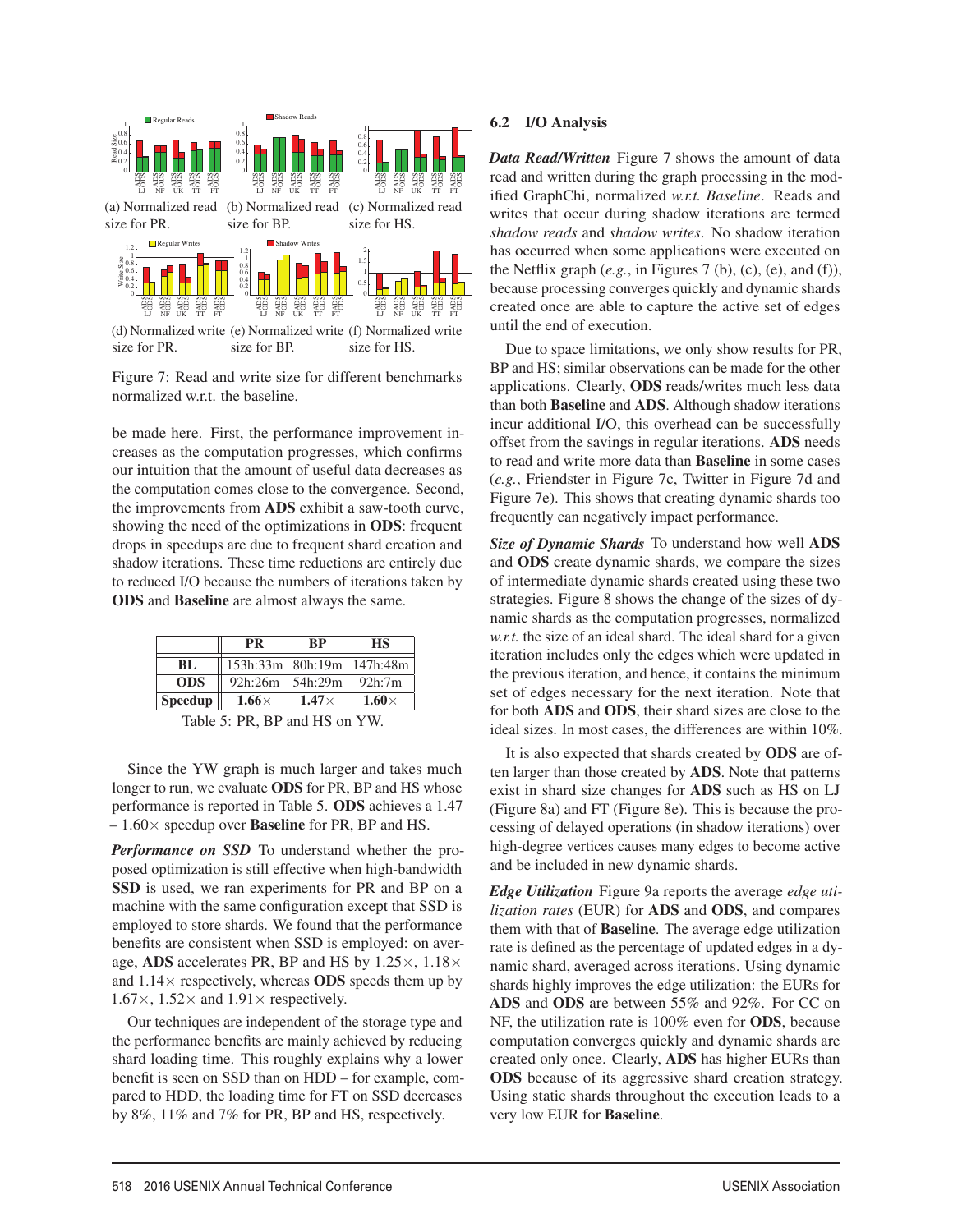

Figure 8: The dynamic shard sizes normalized *w.r.t.* the ideal shard sizes as the algorithm progresses.



Figure 9: Edge and disk utilization statistics.

*Disk Space Consumption* Figure 9b reports the maximum disk space needed to process dynamic shards normalized *w.r.t.* that needed by **Baseline**. Since we create and use dynamic shards only after vertex computations start stabilizing, the actual disk space it requires is very close to (but higher than) that required by Baseline. This can be seen in Figure 9b where the disk consumption increases by 2-28%. Note that the maximum disk space needed is similar for ADS and ODS, because dynamic shards created for the first time take most space; subsequent shards are either smaller (for ADS), or additionally include a small set of active edges (for ODS), which is insignificant to affect the ratio.

*Delay Buffer Size* With the help of the accumulationbased computation, the delay buffer often stays small

throughout the execution. Its size is typically less than few 100KBs. The peak consumption was seen when ConnectedComponent was run on the Friendster graph, and the buffer size was 1.5MB.

#### 6.3 Comparisons with X-Stream

Figure 10 compares the speedups and the per-iteration savings achieved by ODS and X-Stream over Baseline when running PR on large graphs. The saving per iteration was obtained by (1) calculating, for each iteration in which dynamic shards are created, *Baseline*−*ODS Baseline* , and (2) taking an average across savings in all such iterations. While the per-iteration savings achieved by dynamic shards are higher than those by X-Stream, ODS is overall slower than X-Stream (*i.e.*, ODS outperforms X-Stream on UK but underperforms it on other graphs).

This is largely expected due to the fundamentally different designs of the vertex- and edge-centric computation models. Our optimization is implemented in GraphChi, which is designed to scan the whole graph multiple times during each iteration, while X-Stream streams edges in and thus only needs one single scan. Hence, although our optimization reduces much of GraphChi's loading time, this reduction is not big enough to offset the time spent on extra graph scans. Furthermore, in order to avoid capturing a large and frequently changing edge set (as described in §5.1), our optimization for creating and using dynamic



Figure 10: Speedups achieved (left) and per-iteration savings in execution time achieved (right) by ODS and X-Stream over Baseline using PR.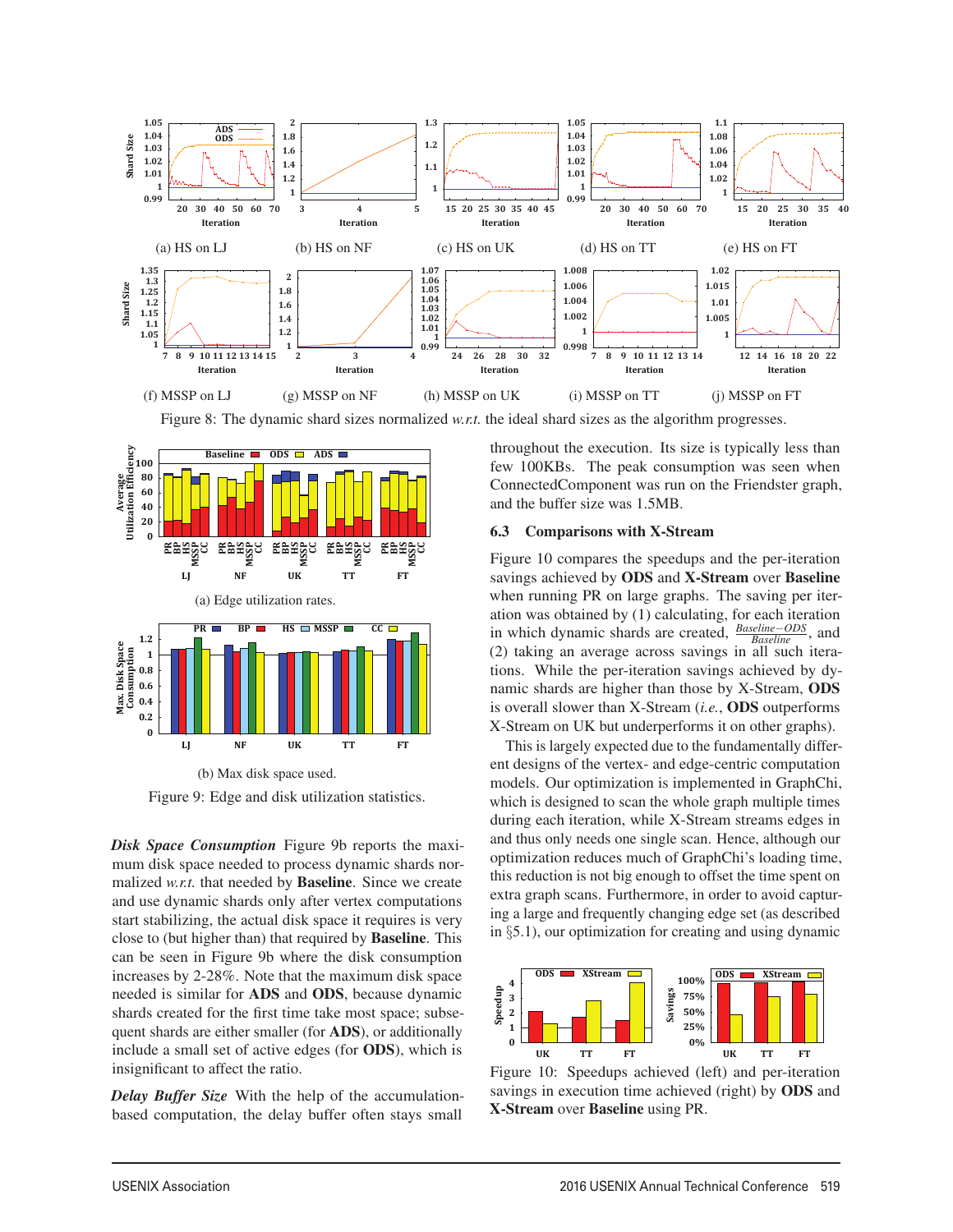shards gets activated after a certain number of iterations (*e.g.*, 20 and 14 for TT and FT, respectively), and these (beginning) iterations do not get optimized.

Although X-Stream has better performance, the proposed optimization is still useful in practice for two main reasons. First, there are many vertex-centric systems being actively used. Our results show that the use of dynamic shards in GraphChi has significantly reduced the performance gap between edge-centricity and vertexcentricity (from  $2.74 \times$  to  $1.65 \times$ ). Second, our performance gains are achieved only by avoiding the loading of edges that do not carry updated values and this type of inefficiency also exists in edge-centric systems. Speedups should be expected when future work optimizes edgecentric systems using mechanisms proposed in §4.3.

## 7 Related Work

*Single-PC Disk-based Graph Processing* Single-PC graph processing systems [14, 23, 31, 27, 15, 29, 10] have become popular as they do not need expensive computing resources and free developers from managing clusters and developing/maintaining distributed programs.

GraphChi [14] pioneered single-PC-based out-of-core graph processing systems. As mentioned in §1, shards are created during pre-processing and never changed during graph computation, resulting in wasteful I/O. This work exploits dynamic shards whose data can be dynamically adjustable to reduce I/O.

Efforts have been made to reduce I/O using semiexternal memory and SSDs. Bishard Parallel Processor [18] aims to reduce non-sequential I/O by using separate shards to contain incoming and outgoing edges. This requires replication of all edges in the graph, leading to disk space blowup. X-Stream [23] uses an edge-centric approach in order to minimize random disk accesses. In every iteration, it streams and processes the entire unordered list of edges during the scatter phase and applies updates to vertices in the gather phase.

Using our approach, *dynamic edge-lists* can be created to reduce wasteful I/O in the scatter phase of X-Stream. GridGraph [31] uses partitioned vertex chunks and edge blocks as well as a dual sliding window algorithm to process graphs residing on disks. It enables selective scheduling by eliminating processing of edge blocks for which vertices in the corresponding chunks are not scheduled. However, the two-level partitioning is still done statically. Conceptually, making partitions dynamic would provide additional benefit over the 2-level partitioning.

FlashGraph [29] is a semi-external memory graph engine that stores vertex states in memory and edge-lists on SSDs. It is built based on the assumption that all vertices can be held in memory and a high-speed userspace file system for SSD arrays is available to merge I/O requests to page requests. TurboGraph [10] is an

out-of-core computation engine for graph database to process graphs using SSDs. Since TurboGraph uses an adjacency list based representation, algorithms need to be expressed as sparse matrix-vector multiplication, which has a limited applicability because certain algorithms such as triangle counting cannot be expressed in this manner. Work from [21] uses an asynchronous approach to execute graph traversal algorithms with semi-external memory. It utilizes in-memory prioritized visitor queues to execute algorithms like breadth-first search and shortest paths.

*Shared Memory and Distributed Graph Systems* Google's Pregel [17] provides a synchronous vertex centric framework for large scale graph processing. GraphLab [16] is a framework for distributed asynchronous execution of machine learning and data mining algorithms on graphs. PowerGraph [8] provides efficient distributed graph placement and computation by exploiting the structure of power-law graphs. Cyclops [5] provides a distributed immutable view, granting vertices read-only accesses to their neighbors and allowing unidirectional communication from master vertices to their replicas. GraphX [9] maps graph processing back to the dataflow framework and presents an abstraction that can be easily implemented using common dataflow operators. Chaos [22] utilizes disk space on multiple machines to scale graph processing.

Ligra [24] provides a shared memory abstraction for vertex algorithms. The abstraction is particularly suitable for graph traversal. Work from [19] presents a sharedmemory implementation of graph DSLs on a generalized Galois system, which has been shown to outperform their original implementations. GRACE [26], a sharedmemory system, processes graphs based on message passing and supports asynchronous execution by using stale messages. Orthogonal to these shared memory systems, this work aims to improve the I/O efficiency of disk-based graph systems. Graph reduction techniques [12] can be used to further reduce I/O by processing a small subgraph first and then feeding values to the original graph.

## 8 Conclusion

We present an optimization that dynamically changes the layout of a partition structure to reduce I/O for disk-based graph systems. Our experiments with GraphChi demonstrate that this optimization has significantly shortened its I/O time and improved its overall performance.

## Acknowledgments

We would like to thank our shepherd Byung-Gon Chun as well as the anonymous reviewers for their valuable and thorough comments. This work is supported by NSF grants CCF-1524852 and CCF-1318103 to UC Riverside, NSF grants CNS-1321179 and CCF-1409423 to UC Irvine, and ONR grant N00014-16-1-2149 to UC Irvine.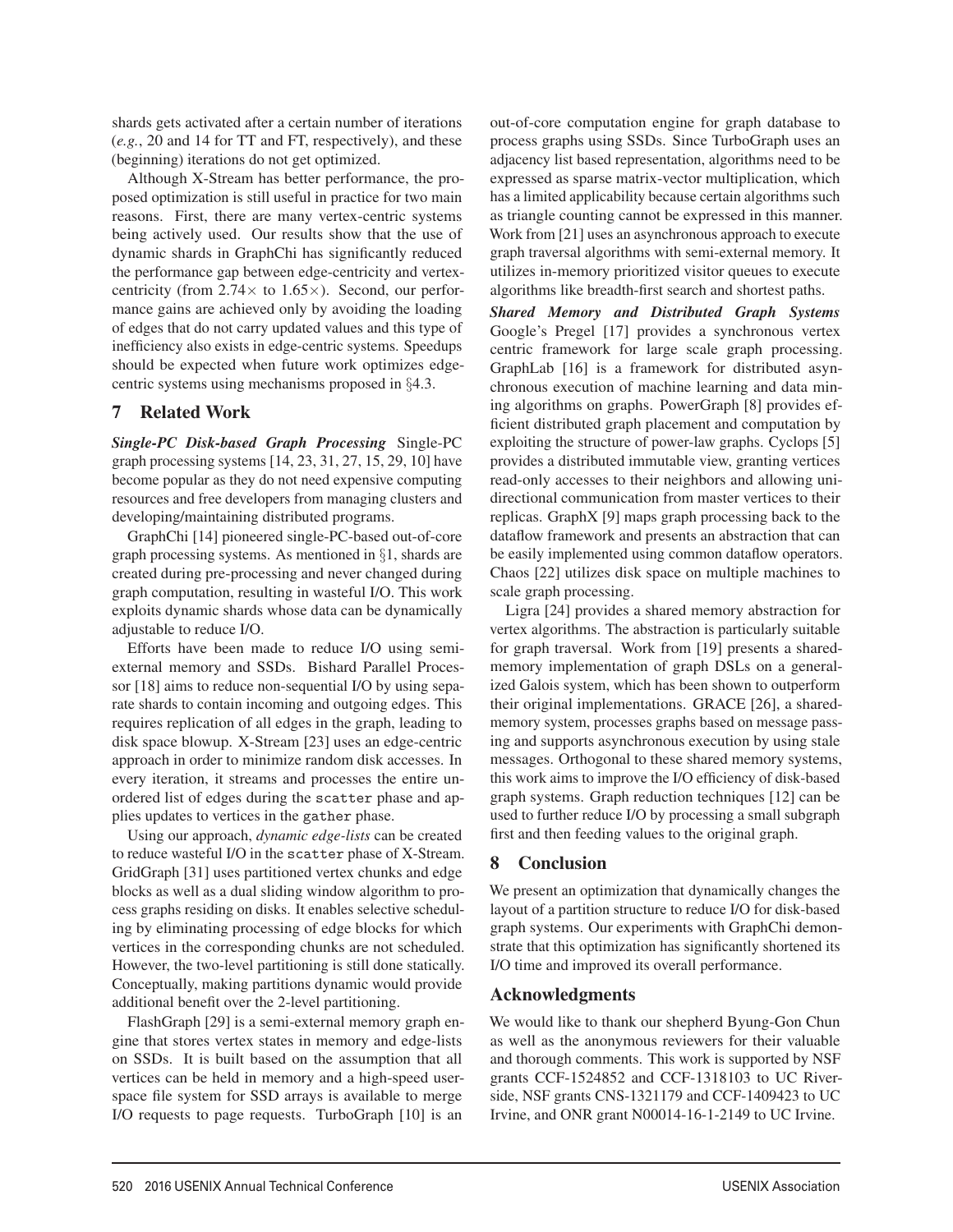## References

- [1] GraphLab Create. https://dato.com/products/create/, 2016.
- [2] BACKSTROM, L., HUTTENLOCHER, D., KLEIN-BERG, J., AND LAN, X. Group formation in large social networks: Membership, growth, and evolution. In *KDD* (2006), pp. 44–54.
- [3] BENNETT, J., AND LANNING, S. The netflix prize. In *Proceedings of KDD cup and workshop* (2007), vol. 2007, p. 35.
- [4] BOLDI, P., AND VIGNA, S. The WebGraph framework I: Compression techniques. In *WWW* (2004), pp. 595–601.
- [5] CHEN, R., DING, X., WANG, P., CHEN, H., ZANG, B., AND GUAN, H. Computation and communication efficient graph processing with distributed immutable view. In *HPDC* (2014), pp. 215–226.
- [6] CUI, H., CIPAR, J., HO, Q., KIM, J. K., LEE, S., KUMAR, A., WEI, J., DAI, W., GANGER, G. R., GIBBONS, P. B., GIBSON, G. A., AND XING, E. P. Exploiting bounded staleness to speed up big data analytics. In *USENIX ATC* (2014), pp. 37–48.
- [7] Friendster network dataset, 2015.
- [8] GONZALEZ, J. E., LOW, Y., GU, H., BICKSON, D., AND GUESTRIN, C. Powergraph: Distributed graph-parallel computation on natural graphs. In *OSDI* (2012), pp. 17–30.
- [9] GONZALEZ, J. E., XIN, R. S., DAVE, A., CRANKSHAW, D., FRANKLIN, M. J., AND STO-ICA, I. GraphX: Graph processing in a distributed dataflow framework. In *OSDI* (2014), pp. 599–613.
- [10] HAN, W.-S., LEE, S., PARK, K., LEE, J.-H., KIM, M.-S., KIM, J., AND YU, H. TurboGraph: A fast parallel graph engine handling billion-scale graphs in a single PC. In *KDD* (2013), pp. 77–85.
- [11] KANG, U., HORNG, D., AND FALOUTSOS, C. Inference of beliefs on billion-scale graphs. In *Large-scale Data Mining: Theory and Applications* (2010).
- [12] KUSUM, A., VORA, K., GUPTA, R., AND NEAMTIU, I. Efficient processing of large graphs via input reduction. In *ACM HPDC* (2016).
- [13] KWAK, H., LEE, C., PARK, H., AND MOON, S. What is Twitter, a social network or a news media? In *WWW* (2010), pp. 591–600.
- [14] KYROLA, A., BLELLOCH, G., AND GUESTRIN, C. GraphChi : Large-scale graph computation on just a PC. In *OSDI*, pp. 31–46.
- [15] LIN, Z., KAHNG, M., SABRIN, K. M., CHAU, D. H. P., LEE, H., , AND KANG, U. MMap: Fast billion-scale graph computation on a pc via memory mapping. In *BigData* (2014), pp. 159–164.
- [16] LOW, Y., BICKSON, D., GONZALEZ, J., GUESTRIN, C., KYROLA, A., AND HELLERSTEIN, J. M. Distributed GraphLab: A framework for machine learning and data mining in the cloud. *Proc. VLDB Endow. 5*, 8 (2012), 716–727.
- [17] MALEWICZ, G., AUSTERN, M. H., BIK, A. J. C., DEHNERT, J. C., HORN, I., LEISER, N., CZA-JKOWSKI, G., AND INC, G. Pregel: A system for large-scale graph processing. In *SIGMOD* (2010), pp. 135–146.
- [18] NAJEEBULLAH, K., KHAN, K. U., NAWAZ, W., AND LEE, Y.-K. Bishard parallel processor: A diskbased processing engine for billion-scale graphs. *Journal of Multimedia & Ubiquitous Engineering 9*, 2 (2014), 199–212.
- [19] NGUYEN, D., LENHARTH, A., AND PINGALI, K. A lightweight infrastructure for graph analytics. In *SOSP* (2013), pp. 456–471.
- [20] PAGE, L., BRIN, S., MOTWANI, R., AND WINO-GRAD, T. The PageRank citation ranking: Bringing order to the web. Tech. rep., Stanford University, 1998.
- [21] PEARCE, R., GOKHALE, M., AND AMATO, N. M. Multithreaded asynchronous graph traversal for inmemory and semi-external memory. In *SC* (2010), pp. 1–11.
- [22] ROY, A., BINDSCHAEDLER, L., MALICEVIC, J., AND ZWAENEPOEL, W. Chaos: Scale-out graph processing from secondary storage. In *SOSP* (2015), pp. 410–424.
- [23] ROY, A., MIHAILOVIC, I., AND ZWAENEPOEL, W. X-Stream: Edge-centric graph processing using streaming partitions. In *SOSP* (2013), pp. 472–488.
- [24] SHUN, J., AND BLELLOCH, G. E. Ligra: A lightweight graph processing framework for shared memory. In *PPoPP* (2013), pp. 135–146.
- [25] VORA, K., KODURU, S. C., AND GUPTA, R. AS-PIRE: Exploiting asynchronous parallelism in iterative algorithms using a relaxed consistency based dsm. In *OOPSLA* (2014), pp. 861–878.